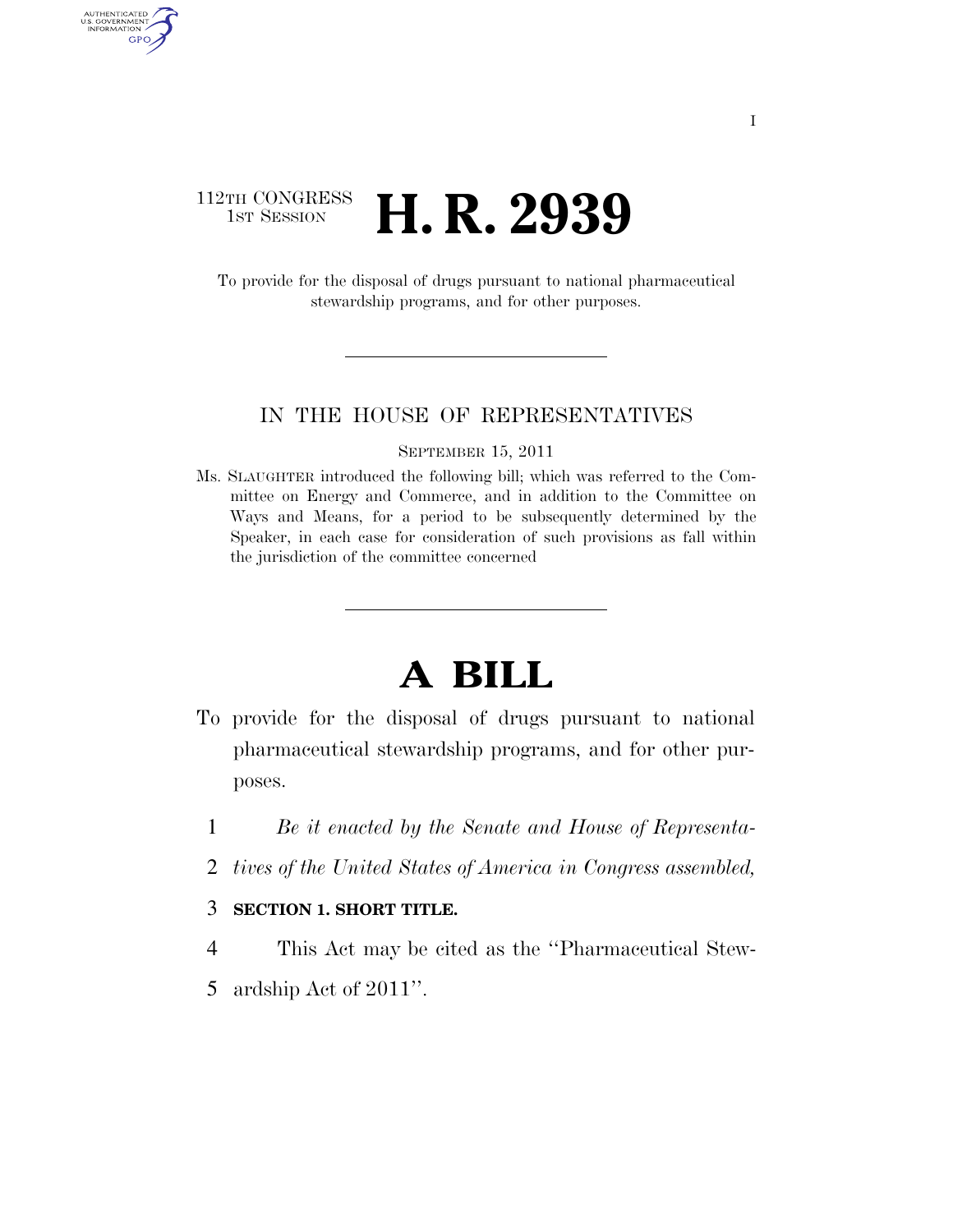$\mathfrak{D}$ 

 (a) REQUIRED PARTICIPATION.—Each manufacturer and brand owner of a drug marketed in the United States shall participate in—

 (1) the certified national pharmaceutical stew- ardship program of the National Pharmaceutical Stewardship Organization; or

 (2) another certified national pharmaceutical stewardship program.

 (b) NATIONAL PHARMACEUTICAL STEWARDSHIP OR-GANIZATION.—

 (1) ESTABLISHMENT.—There shall be estab- lished in accordance with this section a nonprofit private corporation to be known as the National Pharmaceutical Stewardship Organization. The Or- ganization shall not be an agency or instrumentality of the Federal Government, and officers, employees, and members of the board of the Organization shall not, by virtue of such service, be considered officers or employees of the Federal Government.

 (2) PURPOSE.—The purpose of the Organiza-23 tion shall be to establish and, not later than 2 years after the date of the enactment of this Act, begin implementation of a certified national pharma-ceutical stewardship program.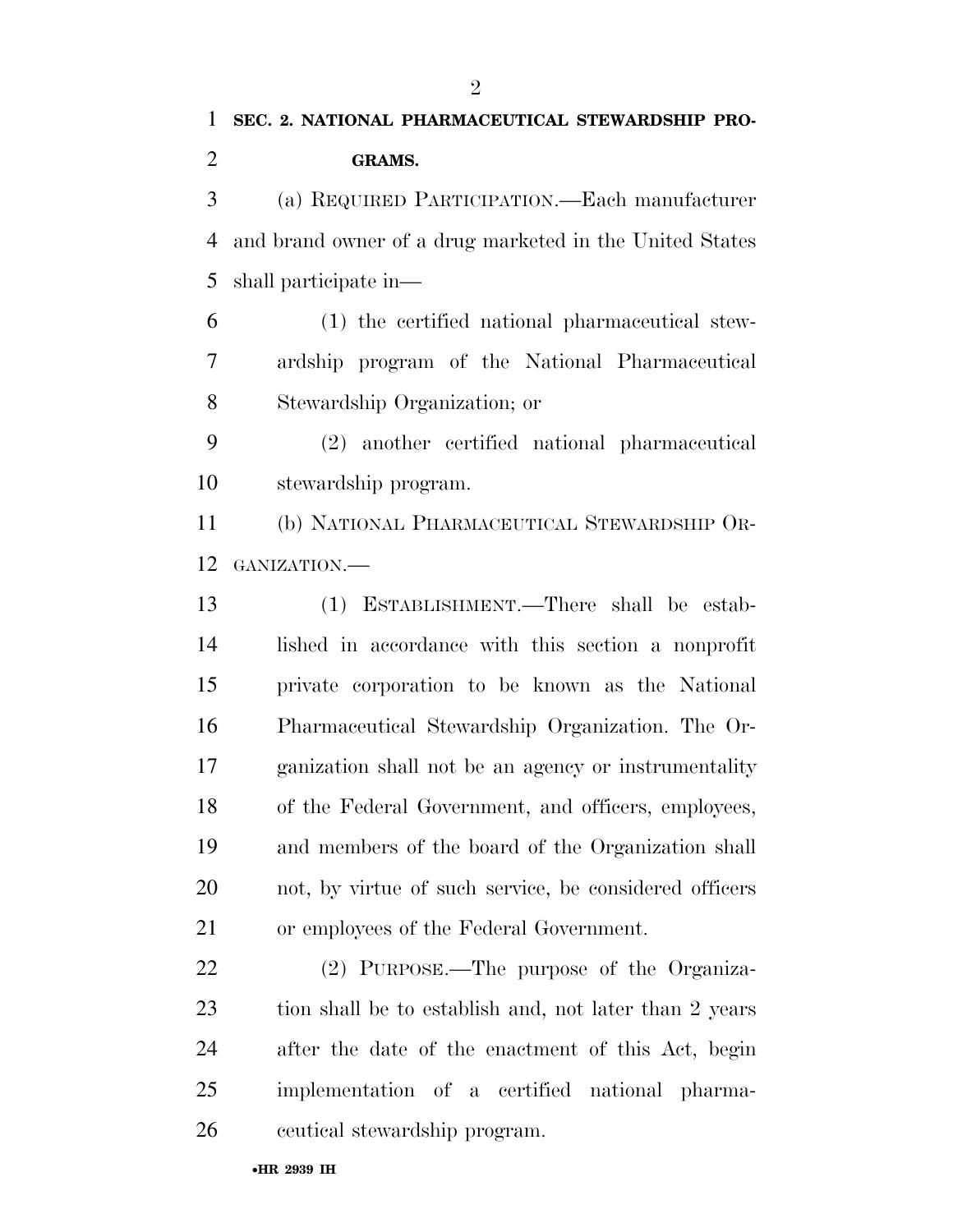| $\mathbf{1}$   | (3) BOARD OF DIRECTORS.—The Organization                |
|----------------|---------------------------------------------------------|
| $\overline{2}$ | shall have a board of directors including representa-   |
| 3              | tives of manufacturers and brand owners of drugs        |
| $\overline{4}$ | and public health stakeholders. The Administrator       |
| 5              | shall appoint the initial members of the board of di-   |
| 6              | rectors.                                                |
| 7              | (4) BYLAWS.—The board of directors shall es-            |
| 8              | tablish the general policies of the Organization for    |
| 9              | carrying out the purpose described in paragraph $(2)$ , |
| 10             | including the establishment of the bylaws of the Or-    |
| 11             | ganization. The board of directors shall ensure that    |
| 12             | the bylaws of the Organization include bylaws for       |
| 13             | the following:                                          |
| 14             | (A) Entering into contracts and agree-                  |
| 15             | ments with service providers and entities as            |
| 16             | necessary, useful, or convenient to provide all or      |
| 17             | portions of the national pharmaceutical stew-           |
| 18             | ardship program of the Organization.                    |
| 19             | (B) Taking any legal action necessary or                |
| 20             | proper for the recovery of an assessment for, on        |
| 21             | behalf of, or against manufacturers or brand            |
| 22             | owners of a drug participating in such program.         |
| 23             | (C) Performing such other functions as                  |
| 24             | may be necessary or proper to carry out the             |
| 25             | purpose described in paragraph (2).                     |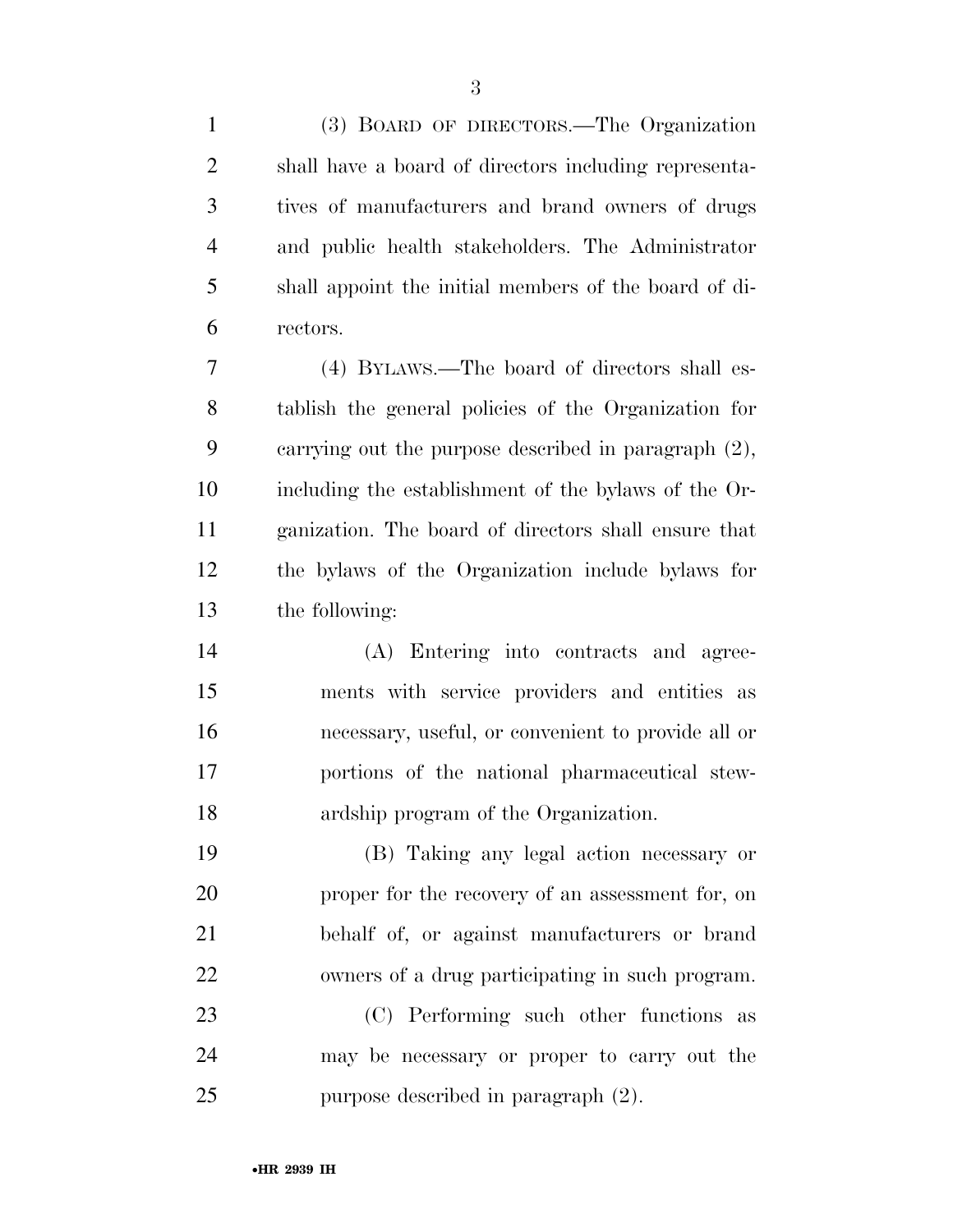| $\mathbf{1}$   | (D) Ensuring that the members of the                    |
|----------------|---------------------------------------------------------|
| $\overline{2}$ | board of directors serve without compensation,          |
| 3              | but are entitled to reimbursement (solely from          |
| $\overline{4}$ | the funds of the Organization) for expenses             |
| 5              | (other than meal or travel expenses) incurred in        |
| 6              | the discharge of their duties as members of the         |
| 7              | board of directors.                                     |
| 8              | (E) Ensuring that the Organization does                 |
| 9              | not use any State or local government funds to          |
| 10             | carry out the purpose described in paragraph            |
| 11             | (2).                                                    |
| 12             | (F) Allowing the Administrator—                         |
| 13             | (i) to audit the activities of the Orga-                |
| 14             | nization as the Administrator deems nec-                |
| 15             | essary; and                                             |
| 16             | (ii) to access any facilities or property               |
| 17             | of the Organization as the Administrator                |
| 18             | deems necessary to conduct inspections or               |
| 19             | investigate complaints.                                 |
| 20             | (5) NONPROFIT STATUS.—In carrying out the               |
| 21             | purpose described in paragraph $(2)$ , the board of di- |
| 22             | rectors shall establish such policies and bylaws under  |
| 23             | paragraph $(4)$ as may be necessary to ensure that      |
| 24             | the Organization maintains its status as an organi-     |
| 25             | zation that—                                            |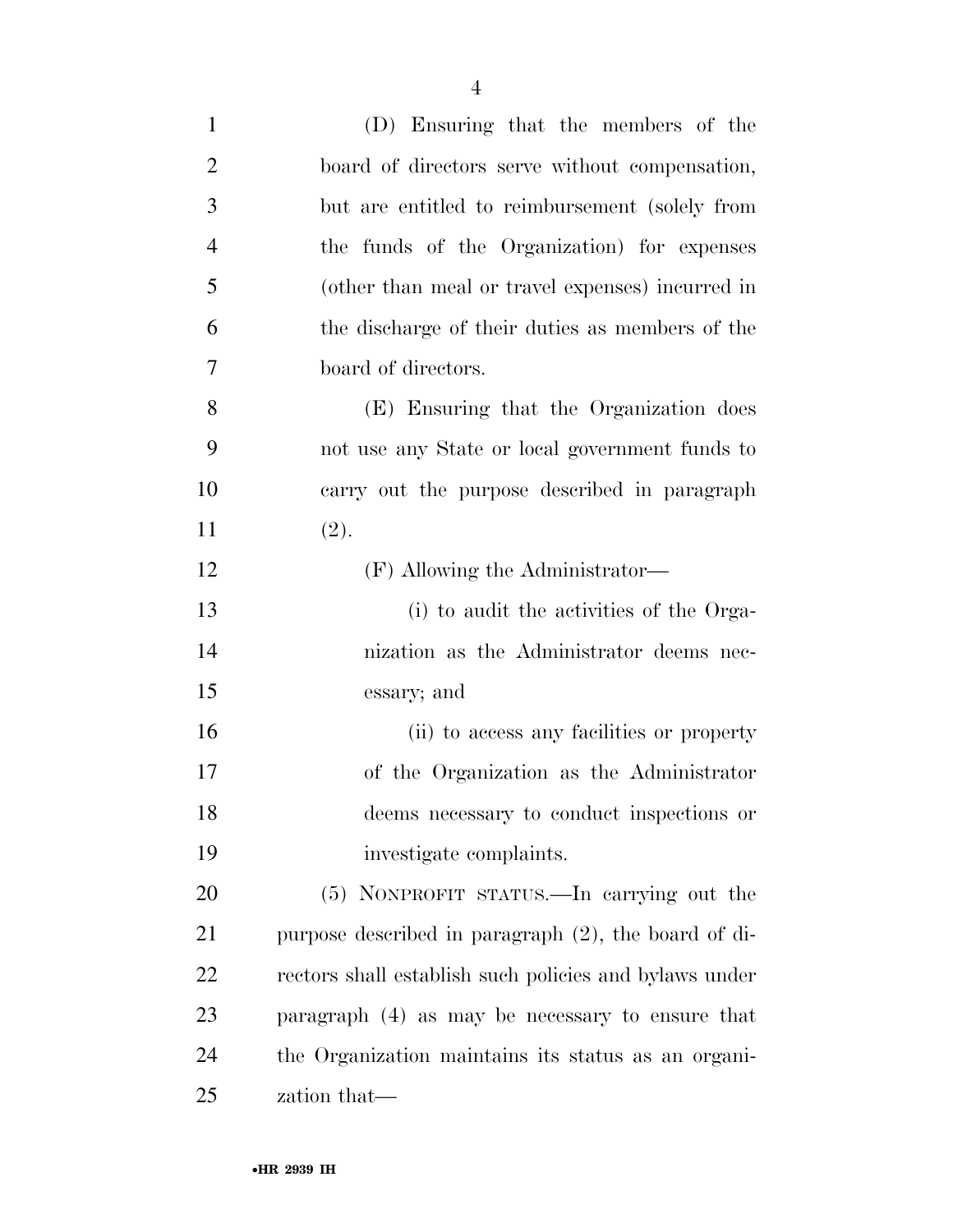| $\mathbf{1}$   | (A) is described in subsection (c)(3) of sec-               |
|----------------|-------------------------------------------------------------|
| $\overline{2}$ | tion 501 of the Internal Revenue Code of 1986;              |
| 3              | and                                                         |
| $\overline{4}$ | (B) is, under subsection (a) of such sec-                   |
| 5              | tion, exempt from taxation.                                 |
| 6              | (6) CONTRIBUTIONS TO NATIONAL PHARMA-                       |
| 7              | <b>CEUTICAL</b><br>STEWARDSHIP ORGANIZATION<br>NOT          |
| 8              | TREATED AS CHARITABLE CONTRIBUTIONS. A con-                 |
| 9              | tribution by a manufacturer or brand owner of a             |
| 10             | drug to the Organization or the Organization's na-          |
| 11             | tional pharmaceutical stewardship program shall not         |
| 12             | be treated as a charitable contribution for purposes        |
| 13             | of section 170 of the Internal Revenue Code of              |
| 14             | 1986.                                                       |
| 15             | (7) ARTICLES OF INCORPORATION.—The Ad-                      |
| 16             | ministrator shall ensure that the initial articles of       |
| 17             | incorporation of the Organization are properly filed        |
| 18             | not later than 60 days after the date of the enact-         |
| 19             | ment of this Act.                                           |
| 20             | (c) PROGRAM REQUIREMENTS.—To be certified                   |
| 21             | under subsection $(f)$ or $(g)$ , a program shall meet each |
| 22             | of the following:                                           |
| 23             | (1) The program is operated pursuant to an                  |
| 24             | agreement among the manufacturers and brand                 |
| 25             | owners of drugs participating in the program.               |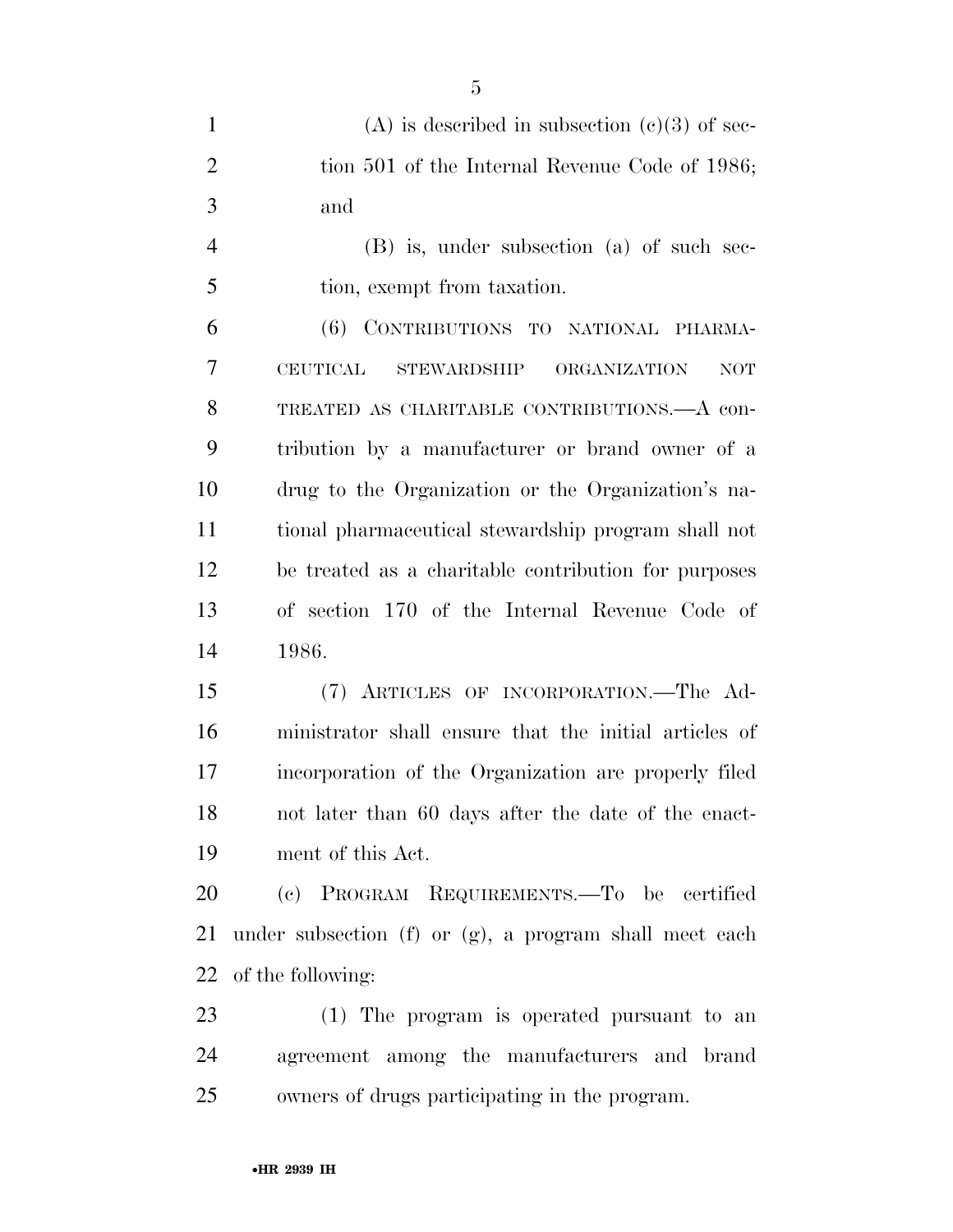| $\mathbf{1}$   | $(2)$ Subject to subsection $(d)$ , the costs of the |
|----------------|------------------------------------------------------|
| $\overline{2}$ | program are fully paid by such manufacturers and     |
| 3              | brand owners.                                        |
| $\overline{4}$ | (3) The program is developed with input from         |
| 5              | the public, including an opportunity for public com- |
| 6              | ment and at least one public hearing.                |
| 7              | (4) The program provides a system to facilitate      |
| 8              | the collection and disposal of any drug that—        |
| 9              | $(A)$ is delivered to the program by an indi-        |
| 10             | vidual in the United States; and                     |
| 11             | (B) is household waste as defined under              |
| 12             | the implementing regulations of subtitle C of        |
| 13             | title II of the Solid Waste Disposal Act (42)        |
| 14             | U.S.C. 6901 et seq.; commonly referred to as         |
| 15             | "Resource Conservation and Recovery"<br>the          |
| 16             | $\text{Act}^{\prime\prime}$ .                        |
| 17             | (5) Collection and disposal of a drug through        |
| 18             | the program's system (described in paragraph (4))    |
| 19             | occurs in a manner that—                             |
| 20             | $(A)$ is safe and secure;                            |
| 21             | (B) results in incineration of the drug in           |
| 22             | accordance with the hazardous waste inciner-         |
| 23             | ation requirements under subtitle C of title II      |
| 24             | of the Solid Waste Disposal Act (42 U.S.C.           |
| 25             | 6901 et seq.);                                       |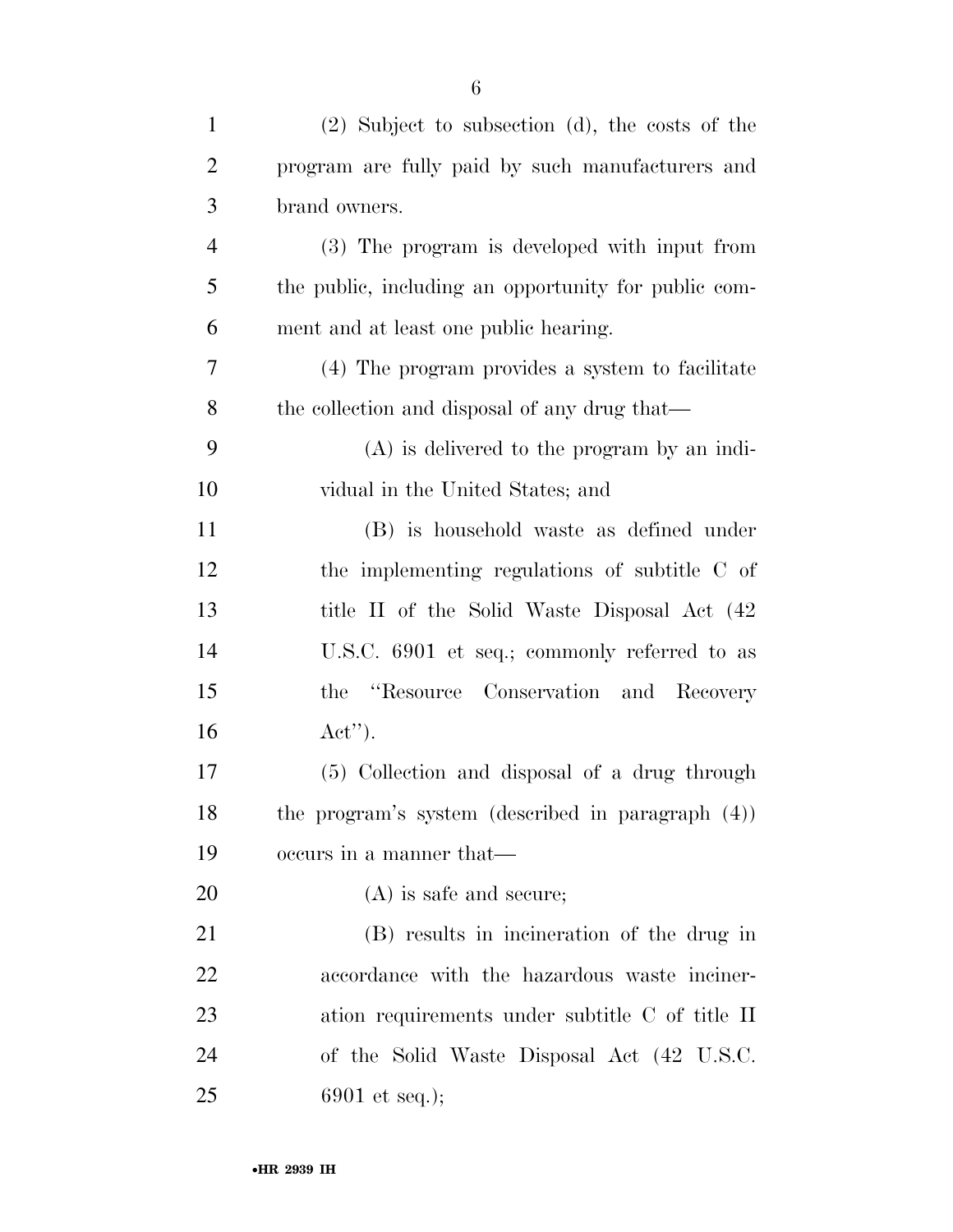| $\mathbf{1}$   | (C) protects patient information;                      |
|----------------|--------------------------------------------------------|
| $\overline{2}$ | (D) is accessible in every State, county,              |
| 3              | and city or town, including—                           |
| $\overline{4}$ | (i) at least one collection site in every              |
| 5              | county of every State and one collection               |
| 6              | site in every city with a population of more           |
| $\overline{7}$ | than $10,000$ individuals on an ongoing,               |
| 8              | year-round basis; or                                   |
| 9              | (ii) if collection is not feasible in a                |
| 10             | specific county or city, provision of prepaid          |
| 11             | mailing envelopes to individuals in such               |
| 12             | county or city for such collection and dis-            |
| 13             | posal; and                                             |
| 14             | (E) in the case of a controlled substance,             |
| 15             | is consistent with section $302(g)$ of the Con-        |
| 16             | trolled Substances Act $(21 \text{ U.S.C. } 822(g))$ . |
| 17             | (6) The program shall not impose any fee on            |
| 18             | individuals for delivery or disposal of a drug through |
| 19             | the program.                                           |
| 20             | (7) The program promotes the collection and            |
| 21             | disposal of drugs through the program.                 |
| 22             | (8) The program ensures that options for col-          |
| 23             | lection and disposal of drugs through the program      |
| 24             | are widely understood by customers, pharmacists, re-   |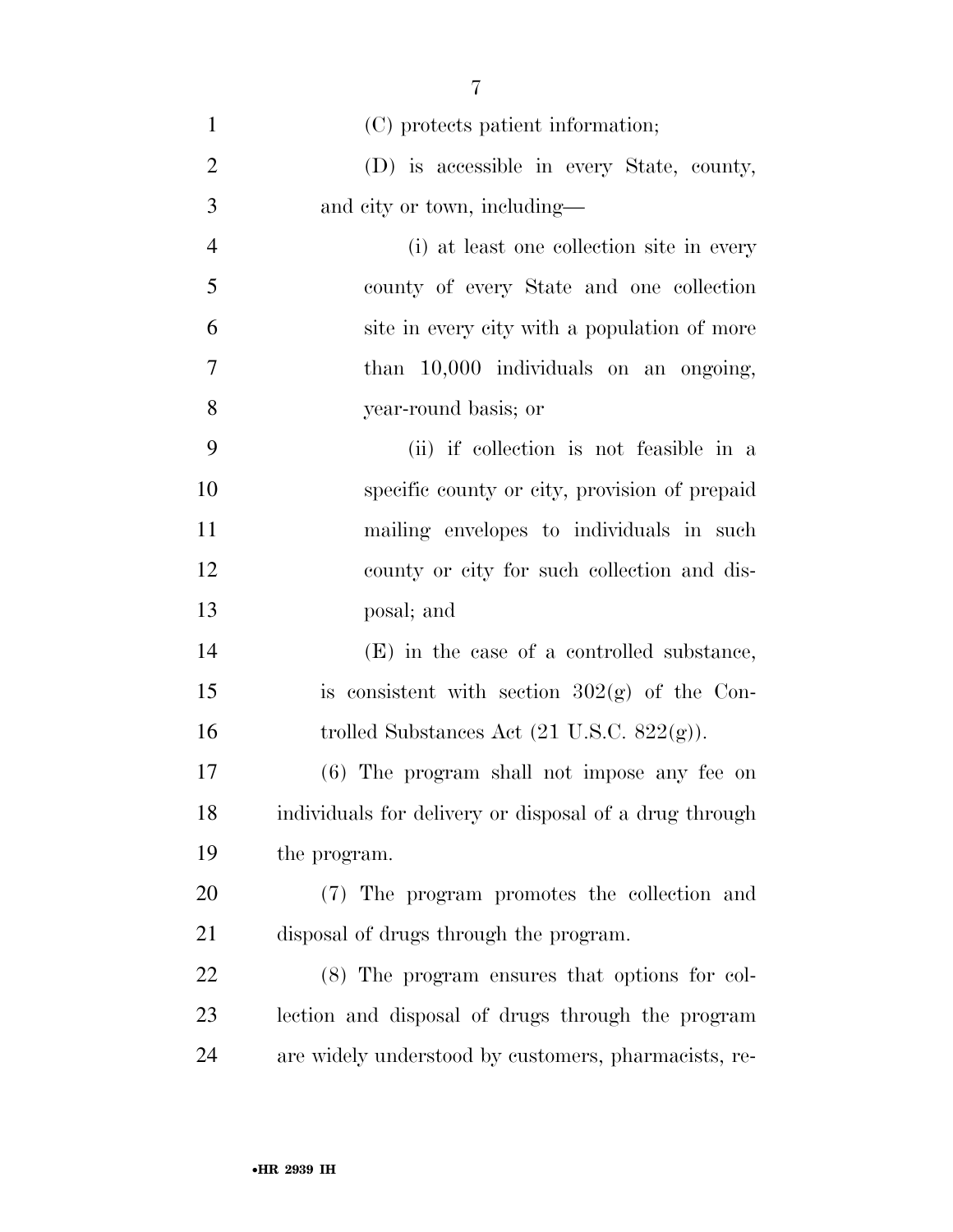| $\mathbf{1}$   | tailers, and health care practitioners including doc- |
|----------------|-------------------------------------------------------|
| $\overline{2}$ | tors and other prescribers, including by—             |
| 3              | (A) maintaining a toll-free telephone num-            |
| $\overline{4}$ | ber and a Web site publicizing such collection        |
| 5              | and disposal options;                                 |
| 6              | (B) preparing educational and outreach                |
| 7              | materials—                                            |
| 8              | (i) describing where and how to dis-                  |
| 9              | pose of drugs through the program; and                |
| 10             | (ii) addressing the risks of diversion                |
| 11             | of drugs and the importance of awareness              |
| 12             | about safe storage and disposal of drugs;             |
| 13             | and                                                   |
| 14             | (C) providing such materials to phar-                 |
| 15             | macies, health care facilities, and other inter-      |
| 16             | ested parties for dissemination.                      |
| 17             | $(9)$ The program—                                    |
| 18             | (A) annually evaluates the effectiveness of           |
| 19             | its educational and outreach activities under         |
| 20             | paragraph $(7)$ ; and                                 |
| 21             | (B) at least every 4 years, includes in such          |
| 22             | evaluation-                                           |
| 23             | (i) the percentage of residents of the                |
| 24             | United States who are aware of the pro-               |
| 25             | gram; and                                             |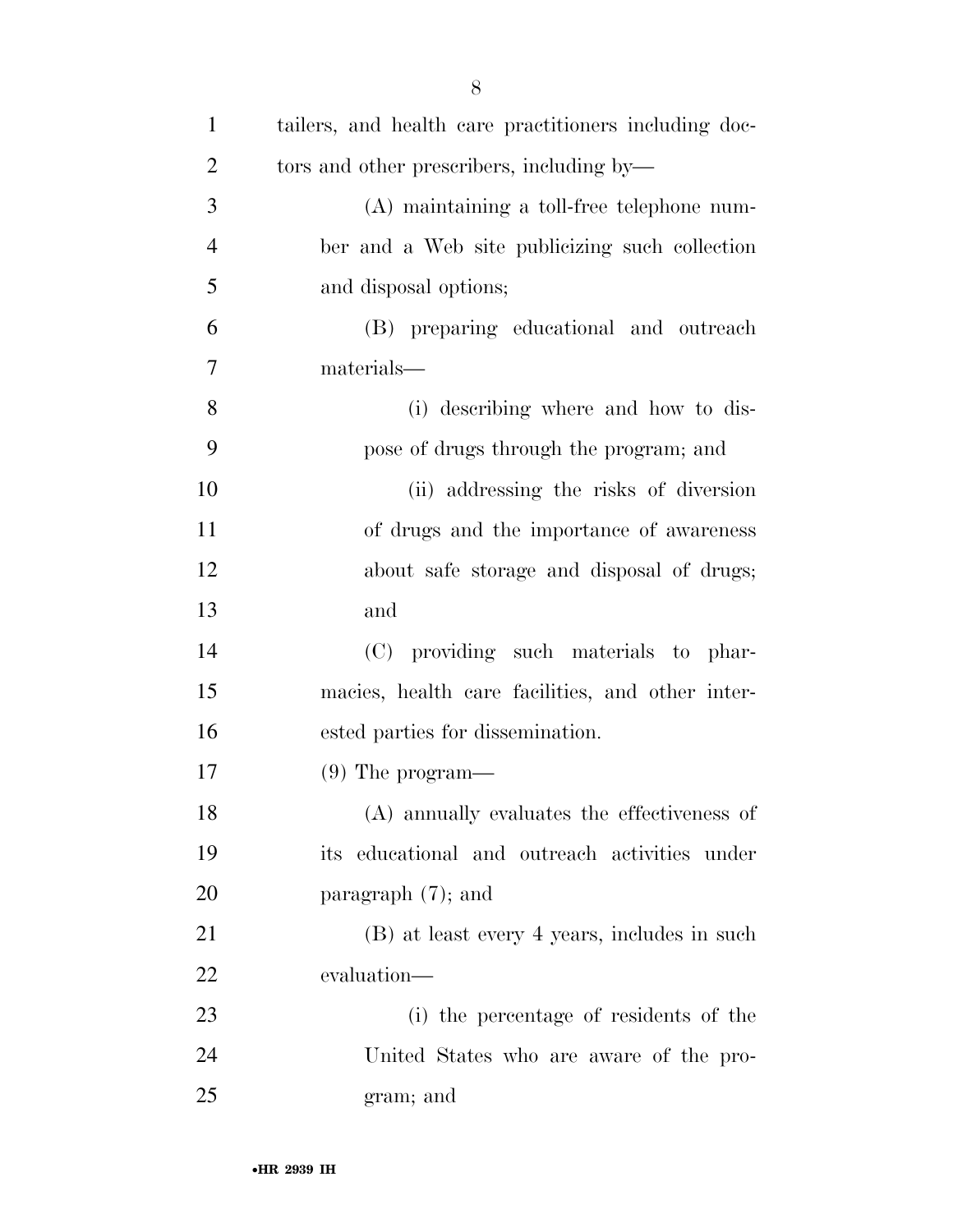(ii) the extent to which residents of the United States find the program to be convenient.

 (d) MECHANISM FOR TRANSFER OF COSTS AMONG MANUFACTURERS AND BRAND OWNERS.—To be certified under subsection (f) or (g), a program shall include a mechanism that—

 (1) provides for receiving and transferring funds among all certified national pharmaceutical stewardship programs in such amounts as may be necessary to ensure that the manufacturers and brand owners of drugs participating in such pro- grams bear the costs of such programs in proportion to the market shares of their respective drugs; and

 (2) is specified in a written agreement among all manufacturers and brand owners of drugs.

(e) PROGRAM REPORTING REQUIREMENTS.—

 (1) IN GENERAL.—To be certified under sub- section (f) or (g), a program shall agree to submit a report to the Environmental Protection Agency by not later than January 1st of the first calendar year following such certification, and annually thereafter. (2) CONTENTS.—Each report submitted by a

program under paragraph (1) shall describe the pro-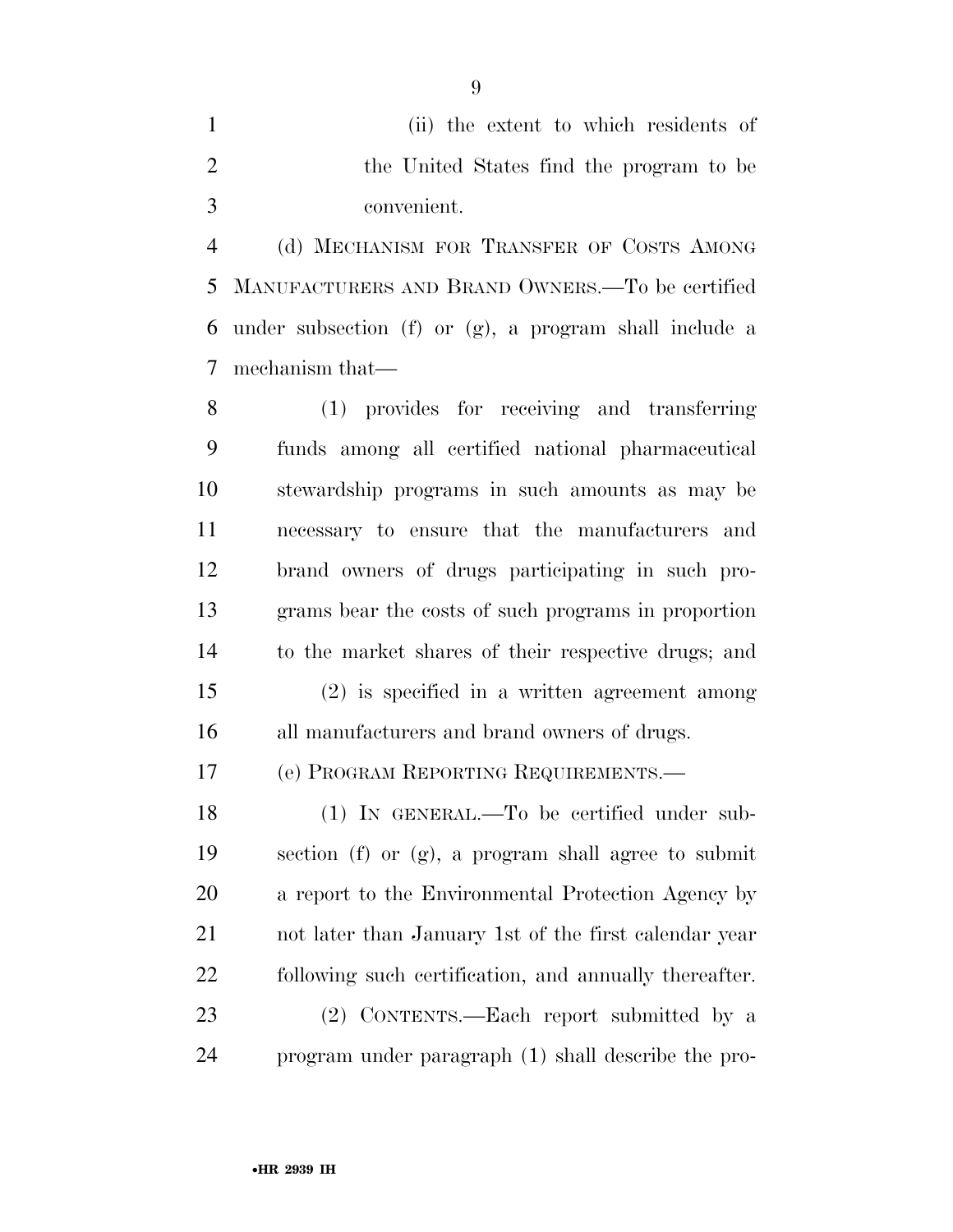| $\mathbf{1}$   | gram's activities during the preceding calendar year, |
|----------------|-------------------------------------------------------|
| $\overline{2}$ | including at a minimum—                               |
| 3              | $(A)$ a specification of the amount, by               |
| $\overline{4}$ | weight, of drugs collected through the program,       |
| 5              | including the amount by weight from each col-         |
| 6              | lection method used;                                  |
| 7              | (B) an identification of any safety or secu-          |
| 8              | rity problems which occurred during collection,       |
| 9              | transportation, or disposal of drugs during the       |
| 10             | preceding calendar year and a description of the      |
| 11             | changes which have or will be made to policies,       |
| 12             | procedures, or tracking mechanisms to alleviate       |
| 13             | any such problems and to improve safety and           |
| 14             | security in the future;                               |
| 15             | (C) a description of the educational and              |
| 16             | outreach activities under subsection $(c)(8)$ ;       |
| 17             | (D) a description of how collected pack-              |
| 18             | aging was recycled to the extent feasible, in-        |
| 19             | cluding the recycling facility or facilities used;    |
| 20             | and                                                   |
| 21             | (E) the total expenditures of the program             |
| 22             | and a statement on whether the program fore-          |
| 23             | sees a need for adjustment of the total annual        |
| 24             | cost responsibility under subsection (d) of man-      |
| 25             | ufacturers and brand owners participating in          |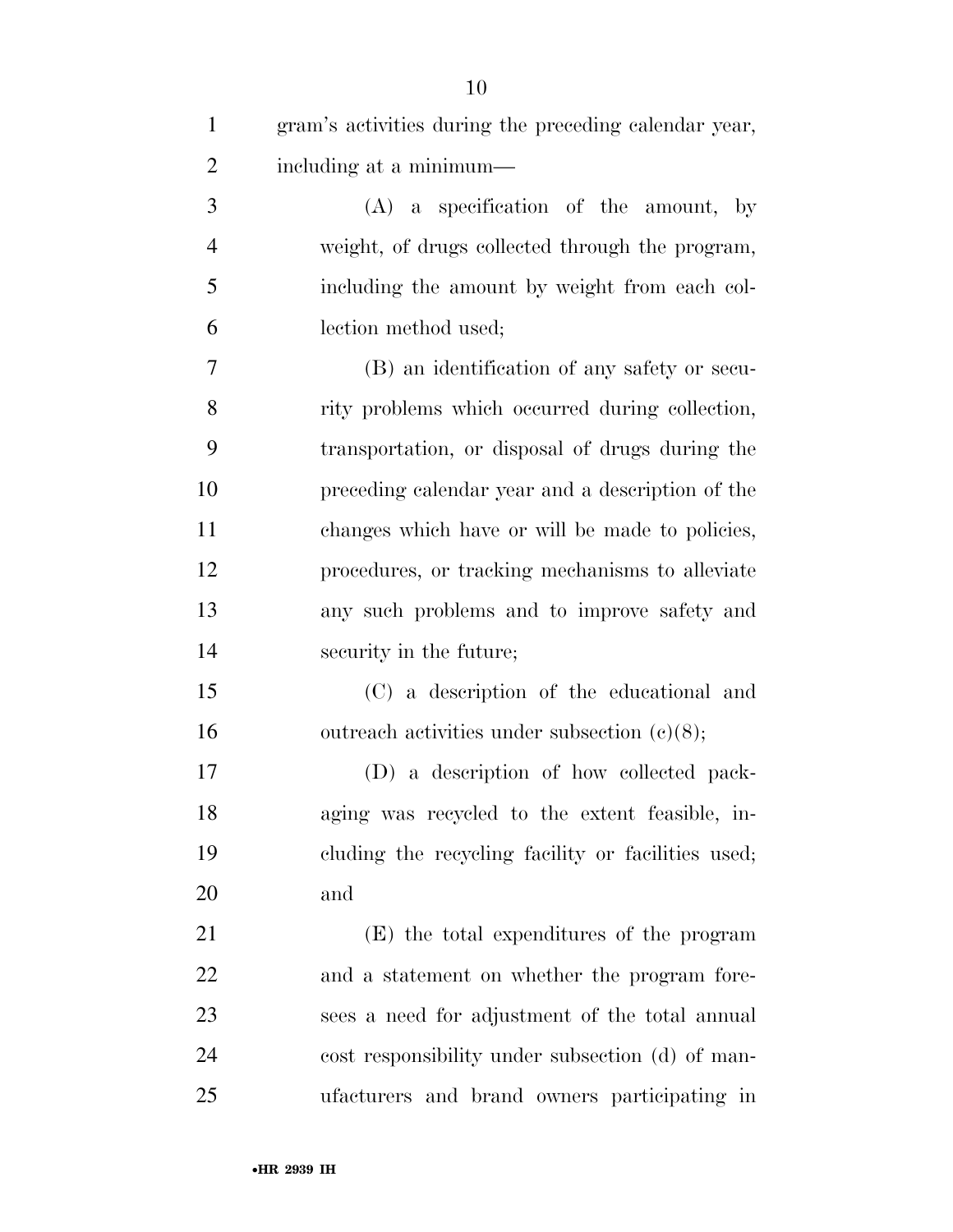| $\mathbf{1}$   | the program as a result of changes in volumes          |
|----------------|--------------------------------------------------------|
| $\overline{2}$ | of collected drugs or other costs.                     |
| 3              | (3) PROCEDURES.—The Administrator shall es-            |
| $\overline{4}$ | tablish procedures for reporting under this sub-       |
| 5              | section not later than the date that is one year after |
| 6              | the date of the enactment of this Act.                 |
| 7              | (4) PUBLIC AVAILABILITY.—The Administrator             |
| 8              | shall make each report submitted under this sub-       |
| 9              | section available to the public.                       |
| 10             | (f) CERTIFICATION OF NATIONAL PHARMACEUTICAL           |
| 11             | STEWARDSHIP ORGANIZATION'S PROGRAM.—                   |
| 12             | (1) APPLICATION.—To seek certification of its          |
| 13             | program, the Organization shall submit an applica-     |
| 14             | tion to the Administrator containing such informa-     |
| 15             | tion as the Administrator may require.                 |
| 16             | (2) CONSIDERATION BY ADMINISTRATOR.-                   |
| 17             | Upon receipt of an application under paragraph $(1)$ , |
| 18             | the Administrator—                                     |
| 19             | (A) shall consult with the Administrator of            |
| 20             | the Drug Enforcement Agency on the adequacy            |
| 21             | of the proposed program's security measures            |
| 22             | for collection, transportation, and disposal of        |
| 23             | drugs, disposal systems, and mechanisms for            |
| 24             | secure tracking and handling; and                      |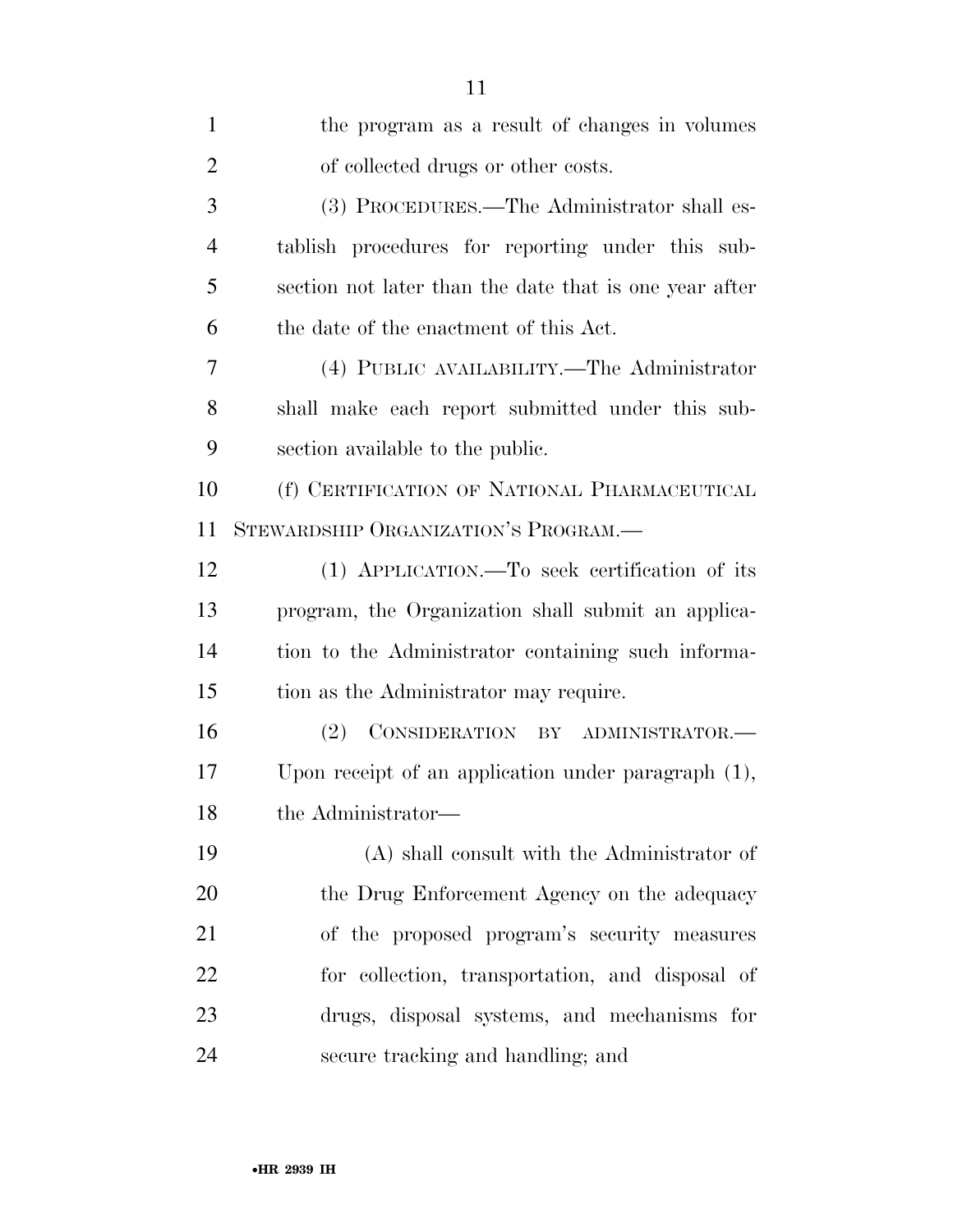| $\mathbf{1}$   | (B) within 90 days after receipt of the ap-            |
|----------------|--------------------------------------------------------|
| $\overline{2}$ | plication, shall—                                      |
| 3              | (i) certify the program if the Adminis-                |
| $\overline{4}$ | trator determines it meets the require-                |
| 5              | ments of this section; or                              |
| 6              | (ii) reject the proposed program and                   |
| 7              | provide a written explanation of the rea-              |
| 8              | sons for such rejection.                               |
| 9              | (3) RESPONSE TO REJECTION OF PROPOSED                  |
| 10             | PROGRAM.—If the Administrator rejects the Organi-      |
| 11             | zation's proposed program under paragraph              |
| 12             | $(2)(B)(ii)$ , the rejection shall be treated as final |
| 13             | agency action, and the Organization may—               |
| 14             | (A) revise its proposed program and sub-               |
| 15             | mit a new application under paragraph $(1)$ ; or       |
| 16             | (B) seek judicial review of the rejection not          |
| 17             | later than 60 days after receiving notice of the       |
| 18             | rejection.                                             |
| 19             | (4) SOLICITATION OF PUBLIC COMMENT TO IN-              |
| 20             | FORM PROGRAM UPDATES.-                                 |
| 21             | (A) IN GENERAL.—A certified national                   |
| 22             | product stewardship program shall-                     |
| 23             | (i) annually invite comments from                      |
| 24             | health care facilities, health care practi-            |
| 25             | tioners, pharmacists, State and local gov-             |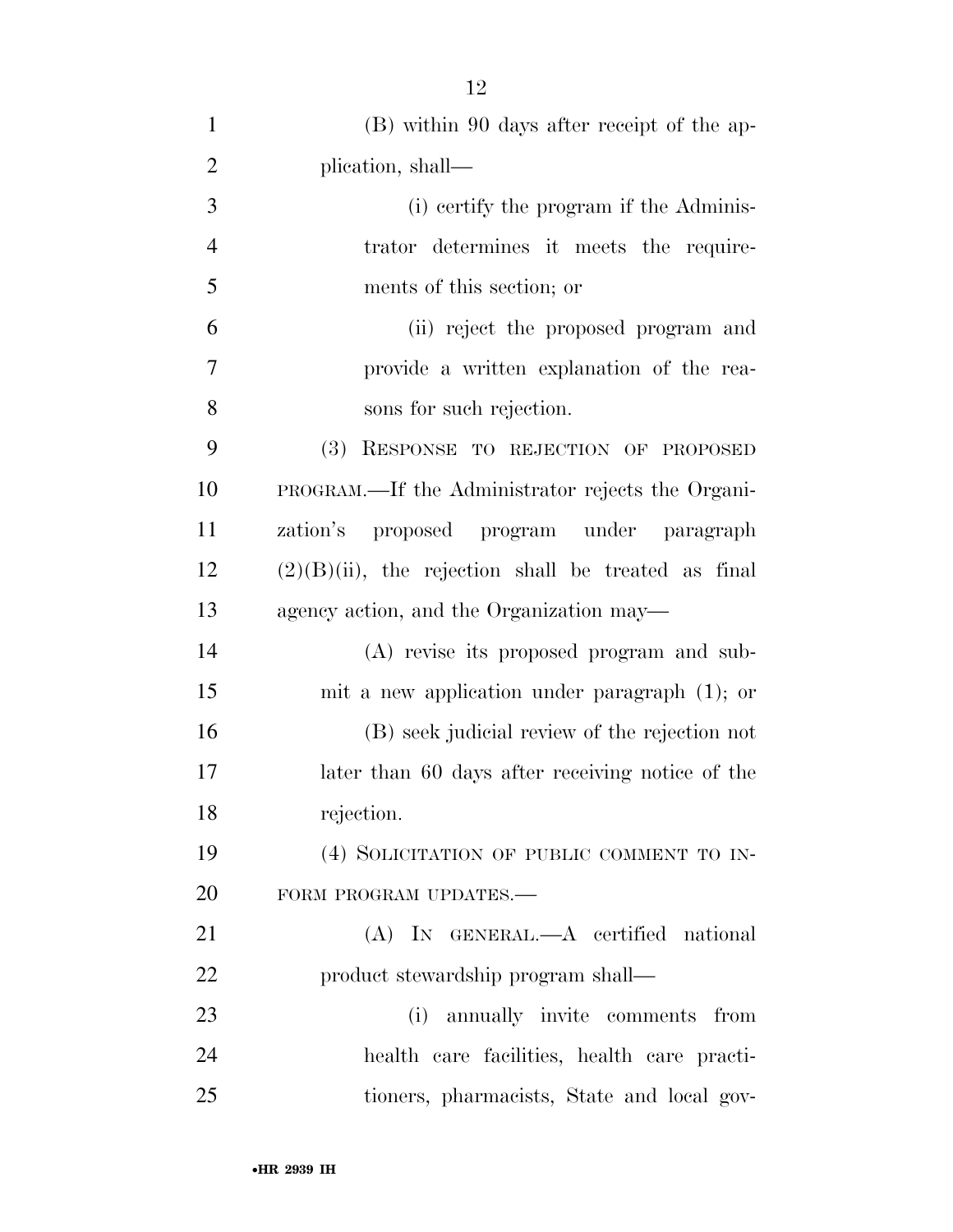| $\mathbf{1}$   | ernments, law enforcement personnel, and               |
|----------------|--------------------------------------------------------|
| $\overline{2}$ | citizens on their satisfaction with the serv-          |
| 3              | ices provided by the program;                          |
| $\overline{4}$ | (ii) compile and submit the informa-                   |
| 5              | tion received through such comments to                 |
| 6              | the Administrator; and                                 |
| $\overline{7}$ | (iii) use such information in devel-                   |
| 8              | oping updates and changes to the program.              |
| 9              | (B) USE BY ADMINISTRATOR.-The Ad-                      |
| 10             | ministrator shall use information submitted            |
| 11             | under subparagraph $(A)(ii)$ in reviewing pro-         |
| 12             | posed updates and revisions to certified national      |
| 13             | pharmaceutical stewardship programs.                   |
| 14             | (C) GUIDANCE.—The Administrator shall                  |
| 15             | issue guidance on the process for complying            |
| 16             | with this paragraph.                                   |
| 17             | (5) TERM OF CERTIFICATION; UPDATES.—The                |
| 18             | term of a certification under paragraph $(2)(B)(i)$    |
| 19             | shall be not more than 4 years. Not less than every    |
| <b>20</b>      | 4 years, a new application, including any relevant     |
| 21             | updates to the certified national pharmaceutical       |
| 22             | stewardship program, shall be submitted under para-    |
| 23             | graph (1) and approved under paragraph $(2)(B)(i)$     |
| 24             | in order for a program's certification under this sub- |
| 25             | section to remain in effect.                           |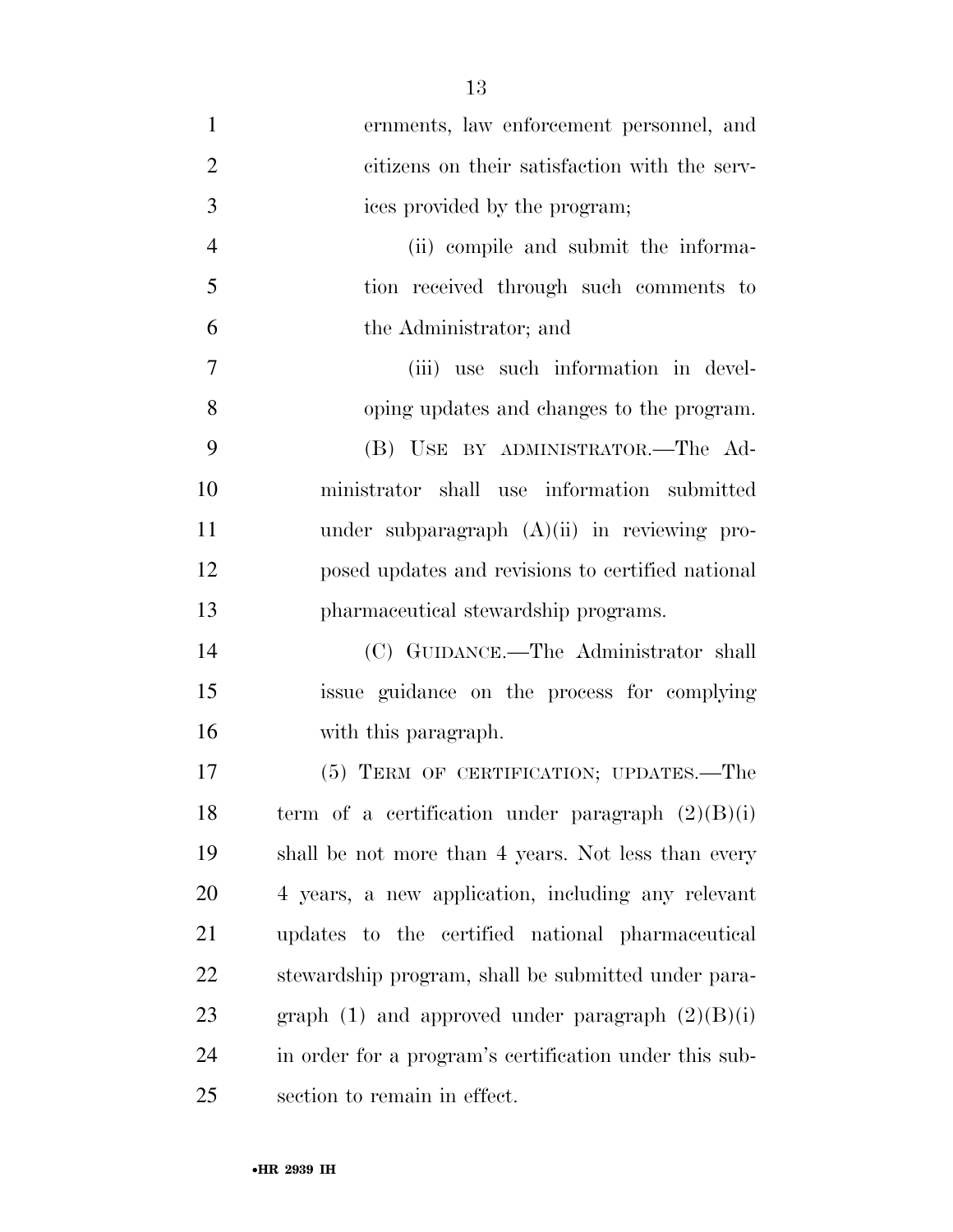### 1 (6) CHANGES TO CERTIFIED PROGRAM.—

 (A) IN GENERAL.—Before making any sig- nificant change to its certified national pharma- ceutical stewardship program, the Organization shall seek and obtain approval for the change from the Administrator. Not later than 15 days after submission of a request for a change under the preceding sentence, the Adminis- trator shall approve the change or reject the change and provide a written explanation of the reasons for the rejection.

 (B) CHANGES TO COLLECTION LOCA- TIONS.—Not less than 15 days after making any change to a location for the collection of drugs through its certified national pharma- ceutical stewardship program, the Organization shall inform the Administrator of the change.

18 (7) SUBMISSION REQUIREMENTS.—

 (A) PUBLICATION.—Not later than 6 months after the date of the enactment of this Act, the Administrator shall publish require- ments for the submission of applications under paragraph (1) and requests for changes under paragraph (6), including requirements for the contents of such submissions.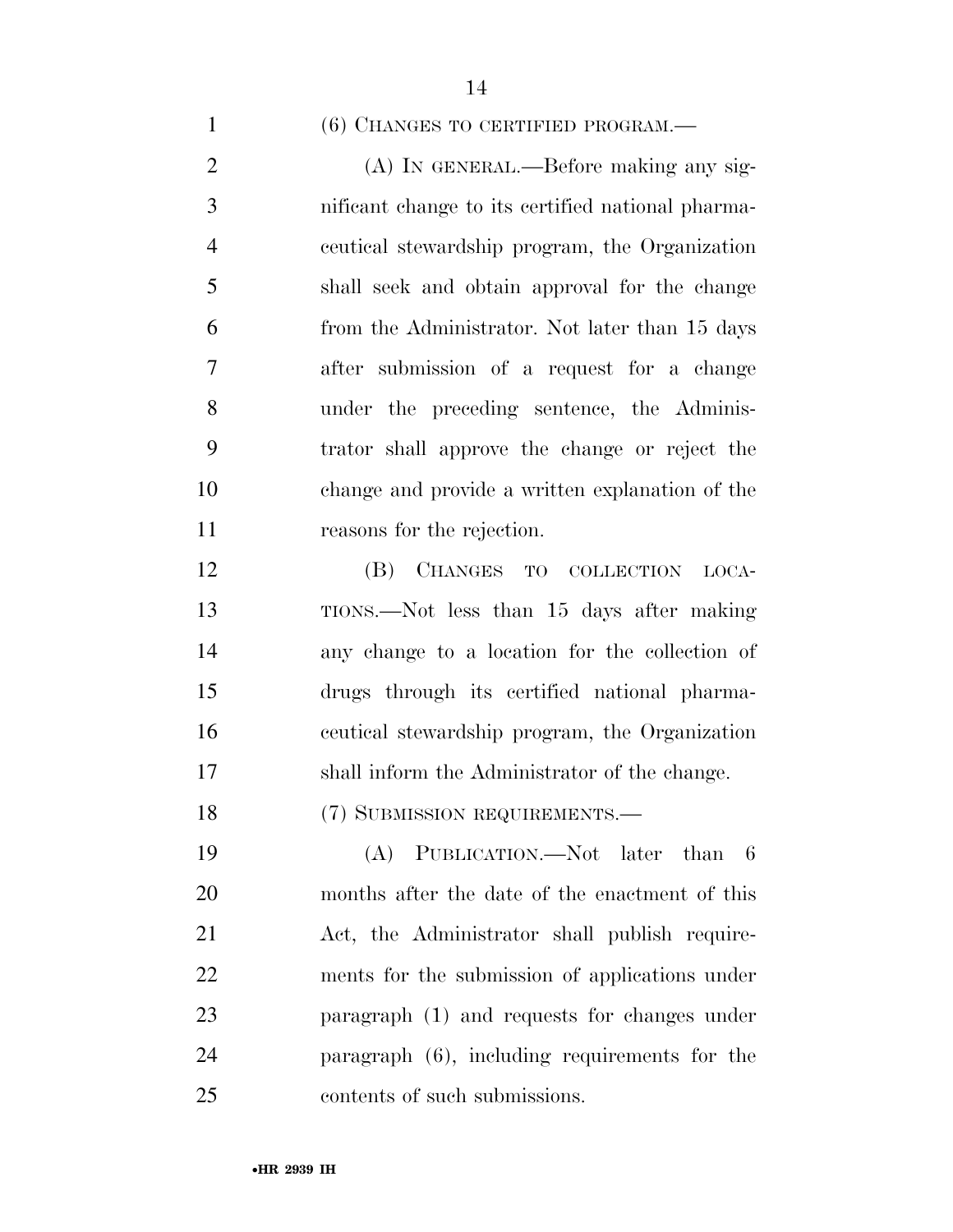| $\mathbf{1}$   | (B) FAILURE TO PUBLISH.—If the Admin-                   |
|----------------|---------------------------------------------------------|
| $\overline{2}$ | istrator fails to publish such requirements by          |
| 3              | the deadline specified in subparagraph $(A)$ , the      |
| $\overline{4}$ | requirements of this section applicable to manu-        |
| 5              | facturers and brand owners of drugs shall none-         |
| 6              | the less apply.                                         |
| $\tau$         | (g) CERTIFICATION OF OTHER PROGRAMS.—                   |
| 8              | (1) APPLICATION.—In lieu of participating in            |
| 9              | certified national pharmaceutical stewardship<br>the    |
| 10             | program of the Organization, one or more manufac-       |
| 11             | turers or brand owners of a drug may submit an ap-      |
| 12             | plication to the Administrator seeking certification    |
| 13             | of a separate national pharmaceutical stewardship       |
| 14             | program.                                                |
| 15             | (2) GOVERNING PROVISIONS.—The provisions                |
| 16             | of subsection (f) shall apply with respect to an appli- |
| 17             | cation for certification of a program under para-       |
| 18             | $graph(1)$ to the same extent and in the same man-      |
| 19             | ner as such provisions apply to an application for      |
| 20             | certification of a program by the Organization under    |
| 21             | subsection (e), except as follows:                      |
| 22             | $(A)$ The reference to 90 days in subsection            |
| 23             | $(f)(2)(B)$ (relating to the period of the Adminis-     |
| 24             | trator's review of an application) shall be treat-      |
| 25             | ed as a reference to 120 days.                          |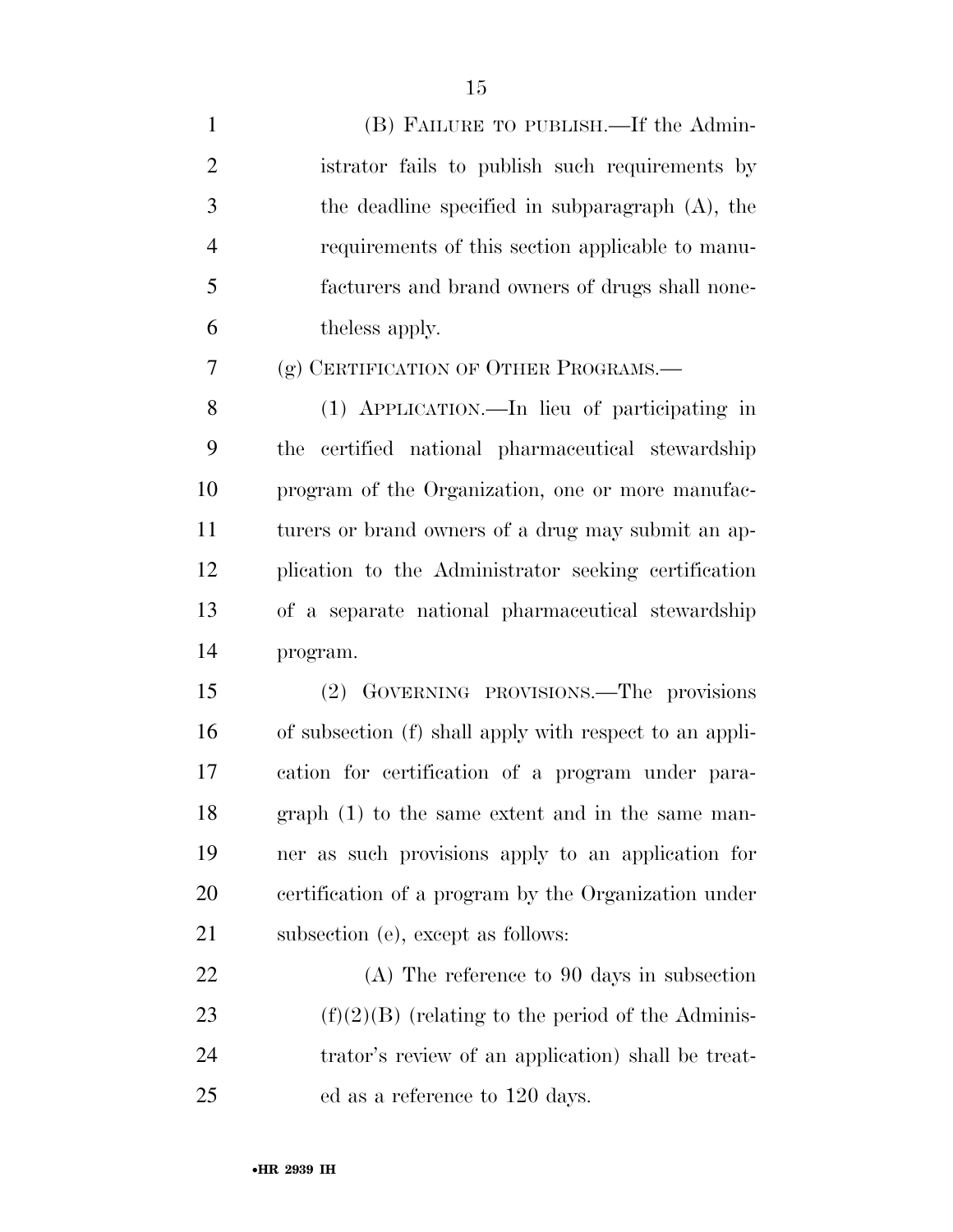| $\mathbf{1}$   | (B) If the Administrator rejects the pro-              |
|----------------|--------------------------------------------------------|
| $\overline{2}$ | posed program, in lieu of submitting a new ap-         |
| 3              | plication under paragraph (1) or seeking judi-         |
| $\overline{4}$ | cial review of the rejection, the manufacturers        |
| 5              | or brand owners may choose to participate in           |
| 6              | the certified national pharmaceutical steward-         |
| 7              | ship program of the Organization.                      |
| 8              | (C) The references to 4 years in subsection            |
| 9              | $(f)(5)$ (relating to the term of certification and    |
| 10             | to submission of a new application) shall be           |
| 11             | treated as references to 3 years.                      |
| 12             | (h) PROCESS TO CHANGE DISPOSAL MECHANISM.-             |
| 13             | (1) PETITIONS.—On petition by any person, the          |
| 14             | Administrator may authorize a national pharma-         |
| 15             | ceutical stewardship program to use, in lieu of the    |
| 16             | disposal technologies otherwise required by sub-       |
| 17             | section $(e)(5)(B)$ , one of more other disposal tech- |
| 18             | nologies described in paragraph $(2)$ .                |
| 19             | (2) REQUIRED LEVELS OF PROTECTION.—The                 |
| 20             | Administrator may authorize the use of a disposal      |
| 21             | technology under paragraph (1) only if the tech-       |
| 22             | nology—                                                |
| 23             | $(A)$ is proven, available, and consistent             |
| 24             | with Federal and State legal requirements; and         |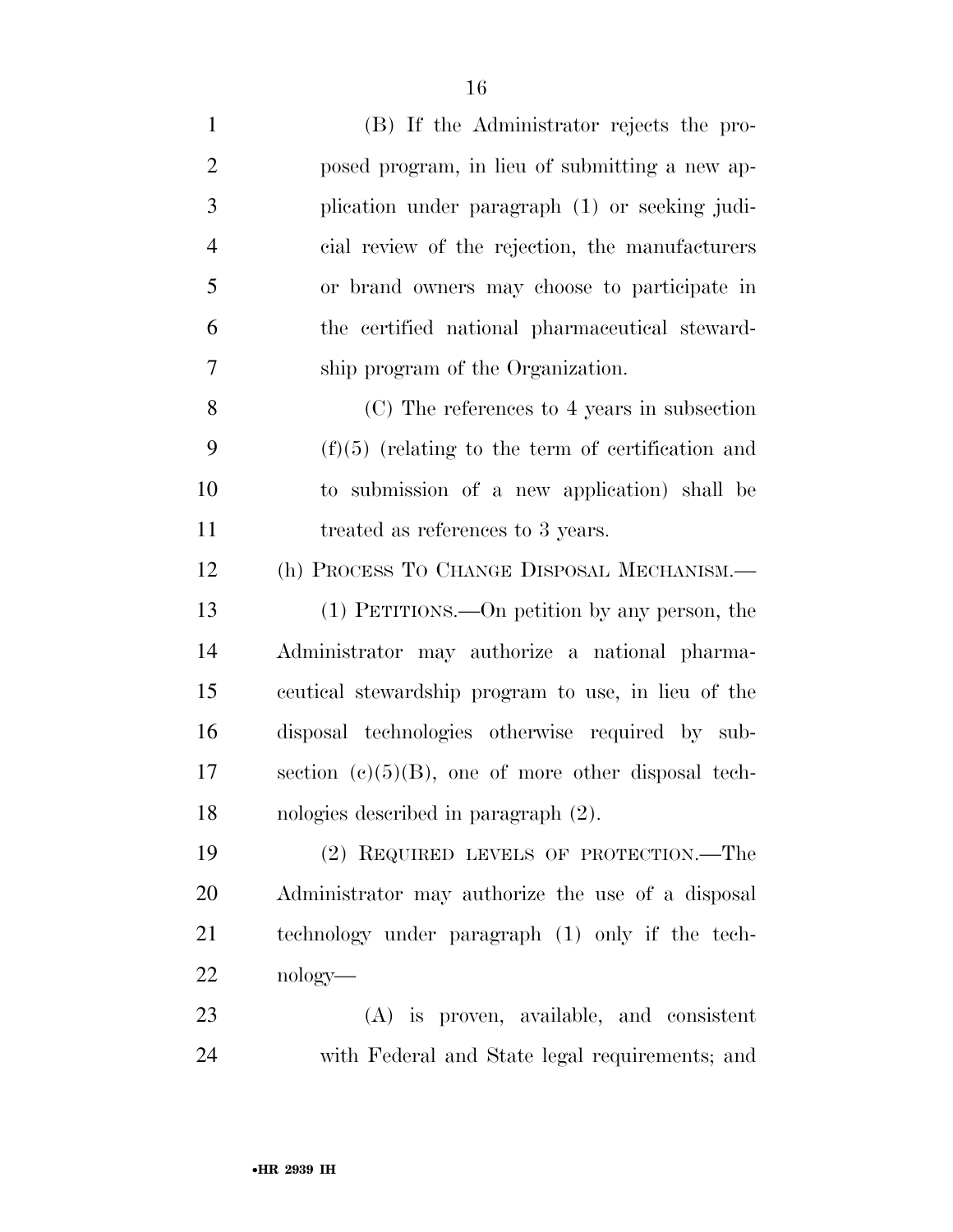| $\mathbf{1}$   | (B) provides equivalent environmental and           |
|----------------|-----------------------------------------------------|
| $\overline{2}$ | human health protection in each, and superior       |
| 3              | environmental and human health protection in        |
| 4              | one or more, of the following areas:                |
| 5              | Monitoring of any emissions or<br>(i)               |
| 6              | waste.                                              |
| $\overline{7}$ | (ii) Worker health and safety.                      |
| 8              | (iii) Air, water, or land emissions con-            |
| 9              | tributing to persistent, bioaccumulative,           |
| 10             | and toxic pollution.                                |
| 11             | (iv) Overall impact to the environment              |
| 12             | and human health.                                   |
| 13             | (i) SUSPENSION OF PROGRAM.—                         |
| 14             | (1) IMMINENT DANGER.-The Administrator              |
| 15             | may suspend, in whole or in part, the certification |
| 16             | of any national pharmaceutical stewardship program  |
| 17             | if the Administrator determines that such action is |
| 18             | necessary to protect the public from imminent dan-  |
| 19             | ger.                                                |
| 20             | (2) FAILURE TO COMPLY.—If the Adminis-              |
| 21             | trator determines that a national pharmaceutical    |
| 22             | stewardship is in violation of the requirements of  |
| 23             | this section, the Administrator—                    |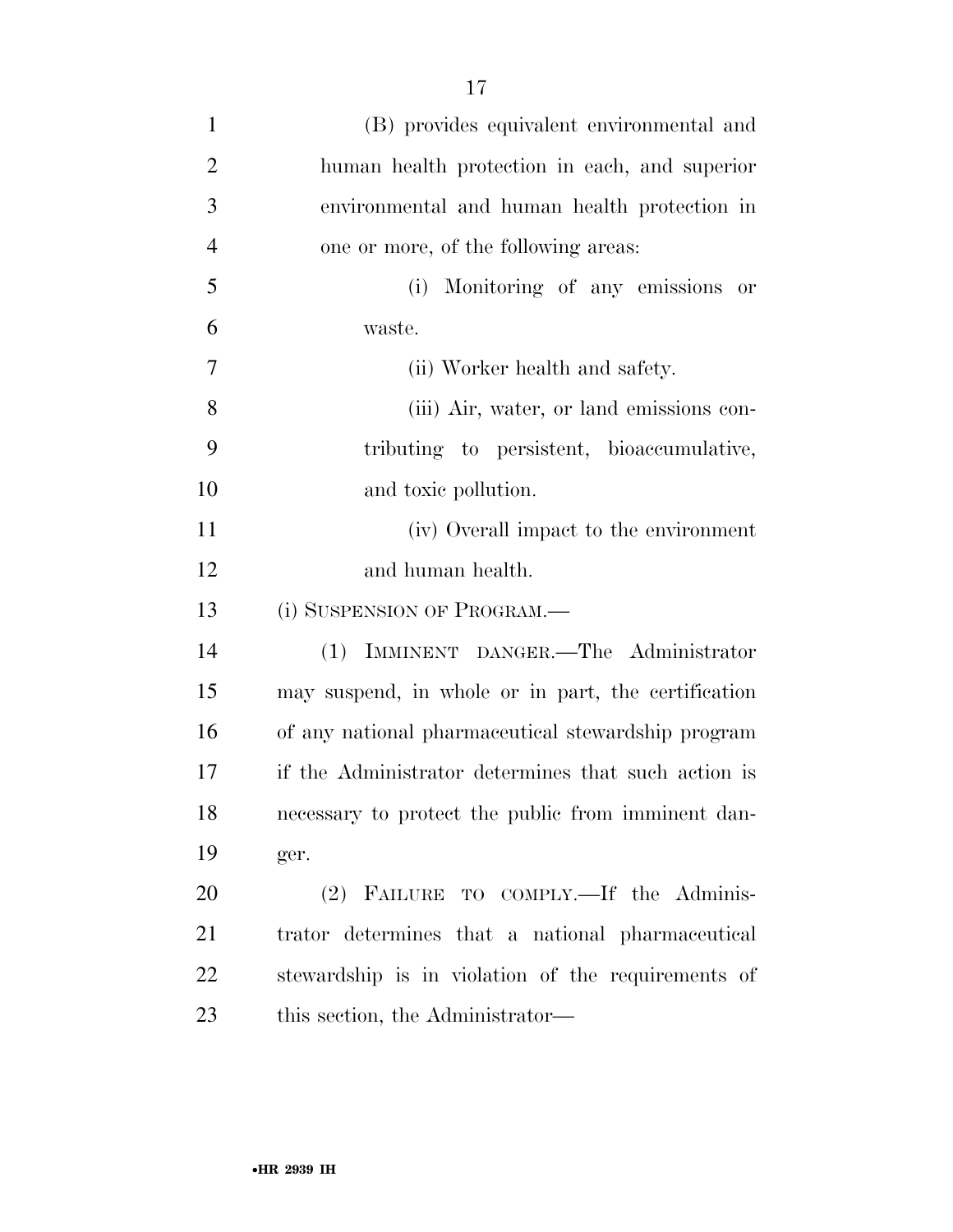(A) may issue a written warning to the program stating that the program is in violation of this section; and (B) if the program has not rectified each violation identified in such warning within 30 days of receipt of such warning, may suspend, in whole or in part, the certification of the pro- gram. (j) CIVIL PENALTIES.—Beginning on the date that is 2 years after the date of the enactment of this Act, a manufacturer or brand owner of a drug shall be liable for a civil penalty of not more than \$50,000 for each cal- endar day on which, as determined by the Administrator, the manufacturer or brand owner— (1) is not participating in a certified national pharmaceutical program; or (2) is in violation of its obligation to contribute to the costs of such a program under subsection 19 (c)(2). (k) REGULATORY POWER.—The Administrator may adopt rules or guidance necessary to implement, admin- ister, and enforce this section. The Administrator, in con- sultation with the Secretary of Health and Human Serv- ices, the Administrator of the Drug Enforcement Agency, the Director of National Drug Control Policy, and the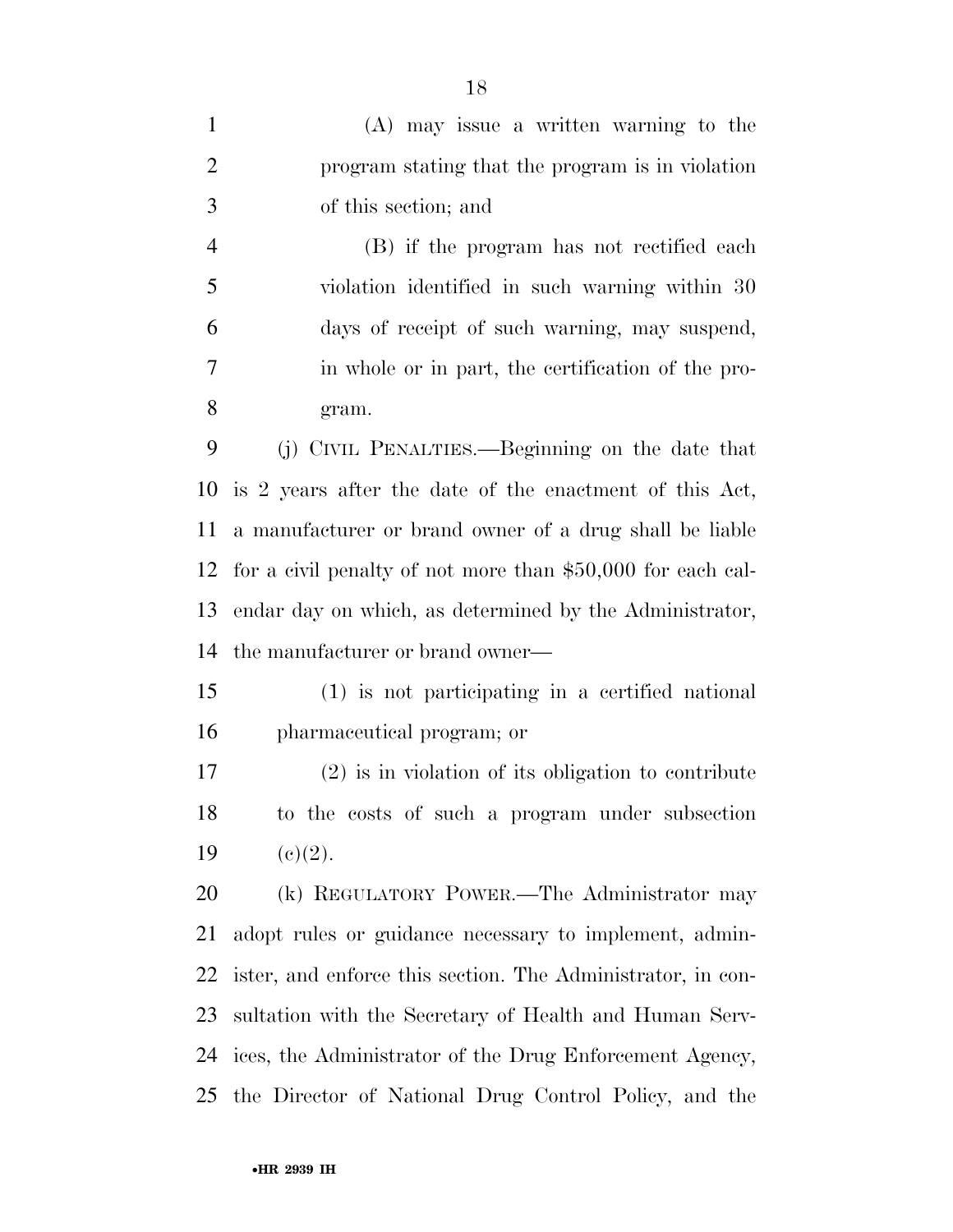Commissioner of Food and Drugs, may include in such regulations or guidance any performance standards deter- mined appropriate for implementing the program require-ments specified in this section.

 (l) STATE, TRIBAL, AND LOCAL REGULATION.—This section does not preempt the authority of State, tribal, and local governments to impose more stringent require-ments relating to the disposal of drugs.

 (m) REPORT TO CONGRESS.—By December 31, 2016, the Environmental Protection Agency shall report to the appropriate committees of the Congress concerning the status of the national pharmaceutical stewardship pro- grams under this section, including any recommendations for changes to this section.

 (n) SEVERABILITY.—If any provision of this section or the application of such provision to any person or cir- cumstance is held to be unconstitutional, the remainder of this section, and the application of the provisions of such remainder to any person or circumstance, shall not be affected thereby.

(o) DEFINITIONS.—In this section:

 (1) The term ''Administrator'' means the Ad- ministrator of the Environmental Protection Agency. (2) The term ''board of directors'' means the board of directors of the Organization.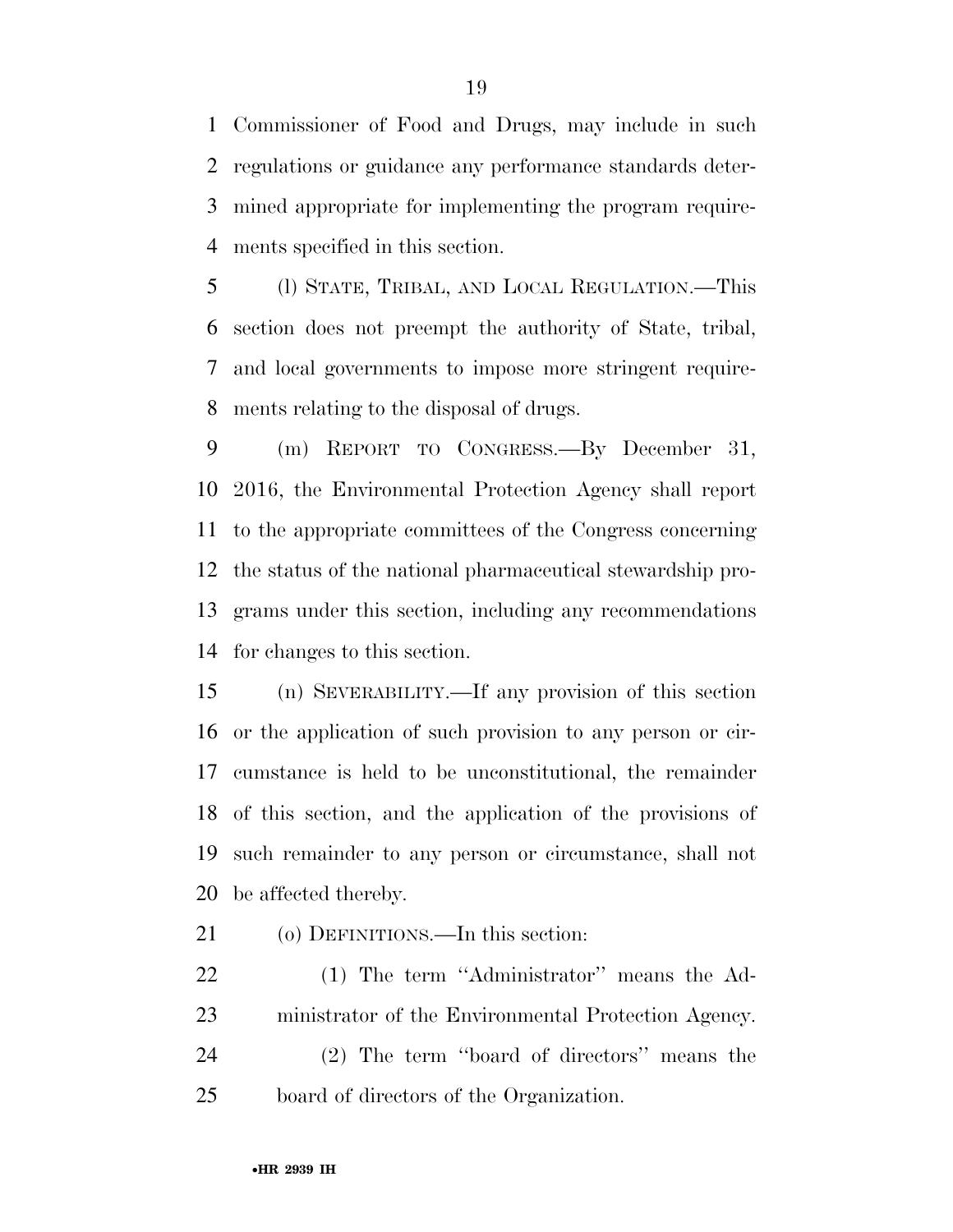(3) The term ''brand owner'', with respect to a drug, means the holder of an approved application for the drug under section 505 of the Federal Food, Drug, and Cosmetic Act (21 U.S.C. 355). (4) The term ''certified national pharmaceutical stewardship program'' means a national pharma- ceutical stewardship program with a certification in effect under subsection (f) or (g). (5) The term ''controlled substance'' has the meaning given to such term in section 102 of the Controlled Substances Act (21 U.S.C. 802).

 (6) The term ''drug'' has the meaning given to such term in section 201 of the Federal Food, Drug, and Cosmetic Act (21 U.S.C. 321) except that such term excludes any drug for which a take-back pro- gram is in effect pursuant to a risk evaluation and mitigation strategy under section 505–1 of such Act (21 U.S.C. 355–1).

 (7) The term ''Organization'' means the Na- tional Pharmaceutical Stewardship Organization es-21 tablished in accordance with subsection (b).

 (p) FEES.—The Administrator may assess and col- lect fees from manufacturers and brand owners of drugs to pay the administrative costs of carrying out this section. The Administrator shall allocate such fees among manu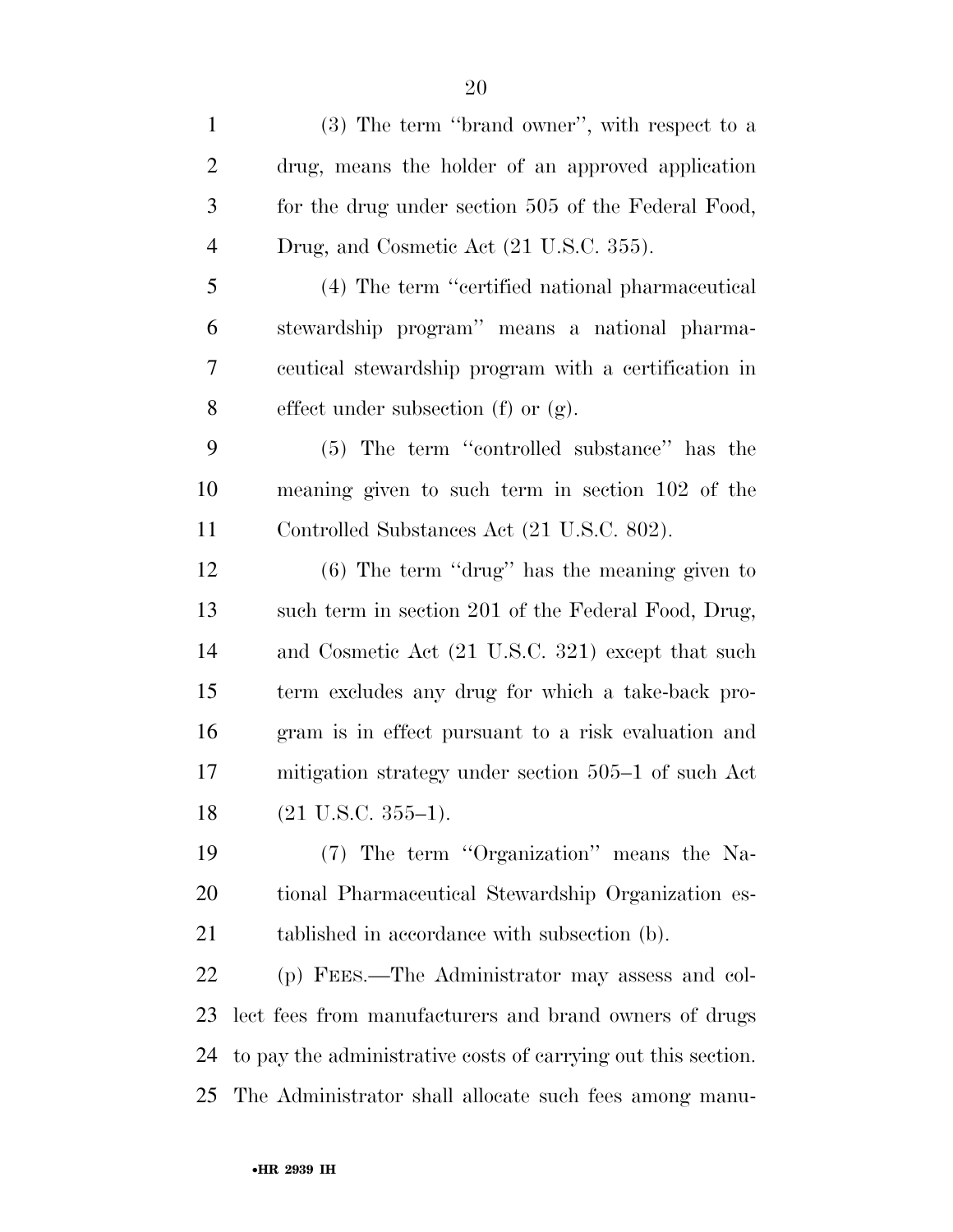facturers and brand owners in proportion to the market shares of their respective drugs.

(q) AUTHORIZATION OF APPROPRIATIONS.—

 (1) IN GENERAL.—There is authorized to be appropriated to the Environmental Protection Agen- $6 \text{$ } cy \$8,000,000 for fiscal year 2012 and each subse- quent fiscal year to pay the administrative costs of carrying out this section, including the costs of certi- fying, evaluating, and auditing national pharma-ceutical stewardship programs under this section.

 (2) SOURCE OF FUNDS.—Amounts authorized to be appropriated pursuant to paragraph (1) shall be derived exclusively from amounts collected as civil penalties under subsection (j) or fees under sub-section (p).

 **SEC. 3. EDUCATION CAMPAIGN ON DRUG DISPOSAL; EVAL- UATION OF NATIONAL PHARMACEUTICAL STEWARDSHIP PROGRAM.** 

 (a) EDUCATION AND OUTREACH CAMPAIGN.—Not later than 18 months after the date of the enactment of this Act, the Director of National Drug Control Policy, in consultation with the Secretary of Health and Human Services and the Administrator of the Environmental Pro- tection Agency, shall establish and begin implementation of an education and outreach campaign—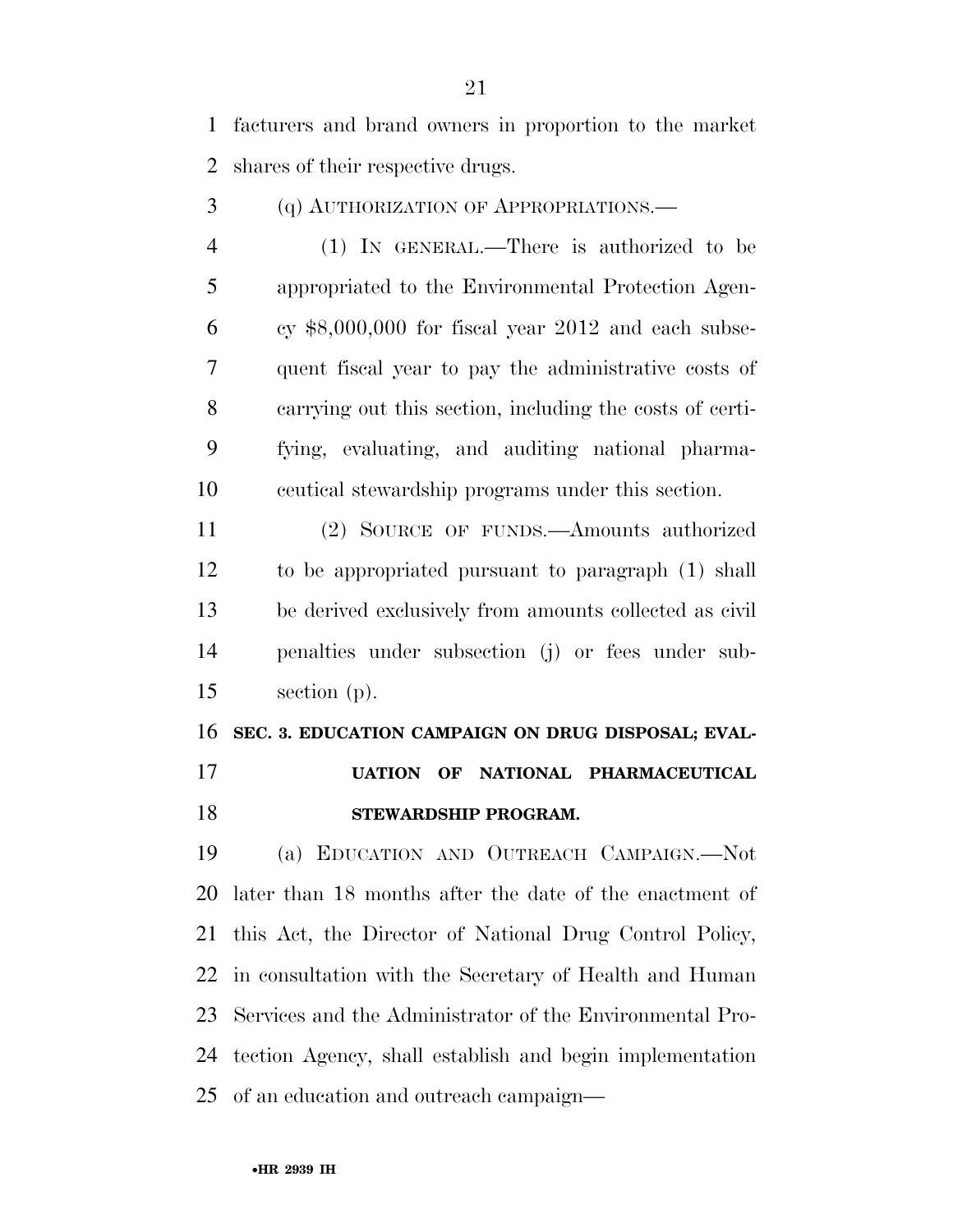| $\mathbf{1}$   | (1) to increase awareness among members of            |
|----------------|-------------------------------------------------------|
| $\overline{2}$ | the public regarding how drugs may be lawfully dis-   |
| 3              | posed consistent with public safety, public health,   |
| $\overline{4}$ | and environmental protection through national phar-   |
| 5              | maceutical stewardship programs under section 2       |
| 6              | and by other appropriate means; and                   |
| 7              | $(2)$ to link members of the public to the na-        |
| 8              | tional and local educational and outreach activities  |
| 9              | conducted by such programs.                           |
| 10             | (b) EVALUATION.—                                      |
| 11             | $(1)$ IN GENERAL.—Not later than 2 years after        |
| 12             | the date of the enactment of this Act, and annually   |
| 13             | thereafter, the Director of National Drug Control     |
| 14             | Policy, in consultation with the Secretary of Health  |
| 15             | and Human Services and the Administrator of the       |
| 16             | Environmental Protection Agency, shall conduct an     |
| 17             | evaluation of the effectiveness of the national phar- |
| 18             | maceutical stewardship programs under section 2       |
| 19             | and submit a report to the Congress on the results    |
| 20             | of each such evaluation, including recommendations    |
| 21             | for improving the programs.                           |
| 22             | (2) METRICS.—The evaluation under paragraph           |
| 23             | (1) shall address each of the following:              |
| 24             | (A) Access to national pharmaceutical                 |
| 25             | stewardship programs under section 2.                 |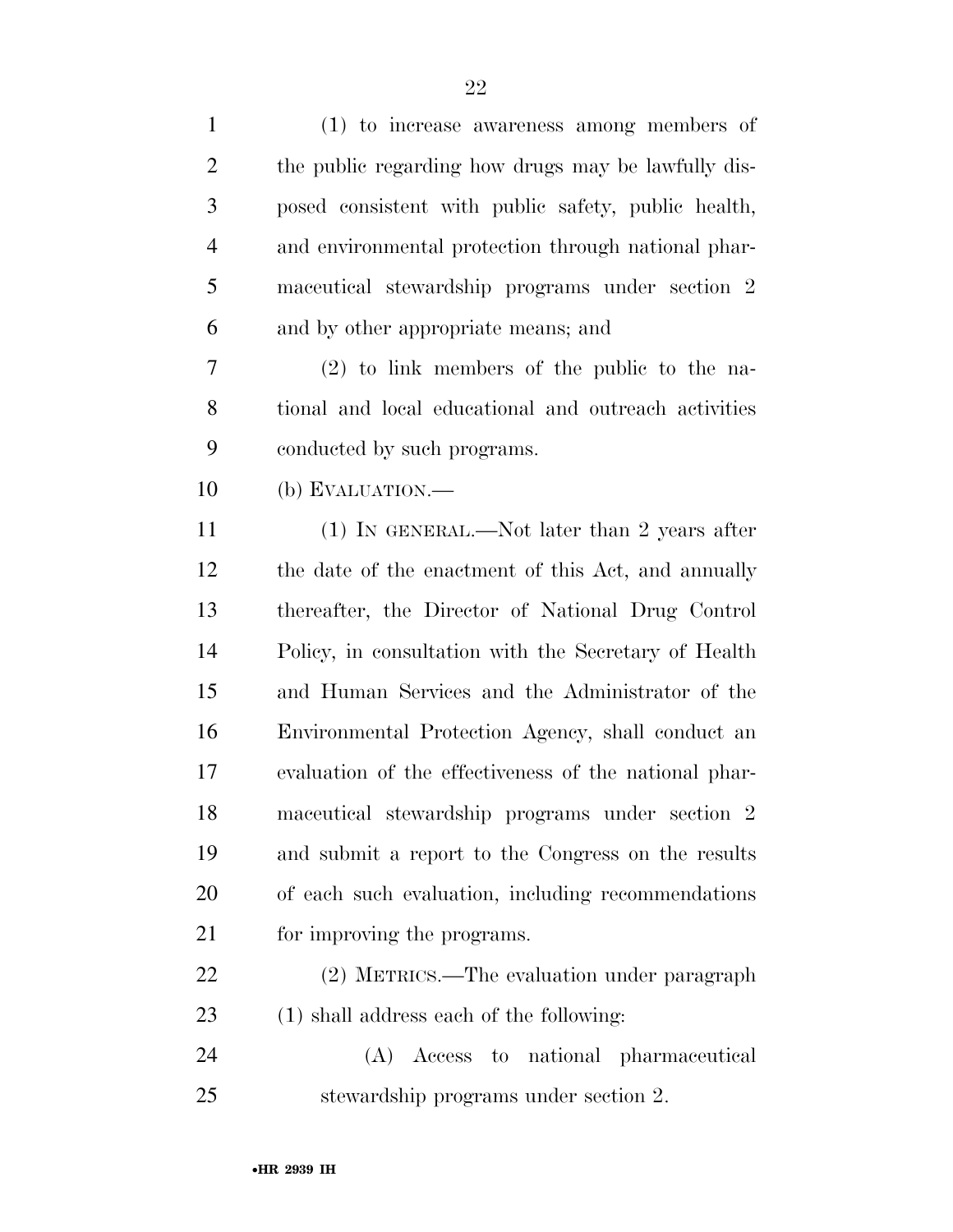| $\mathbf{1}$   | (B) Awareness of such programs, including                 |
|----------------|-----------------------------------------------------------|
| $\overline{2}$ | awareness of the risks of diversion of drugs and          |
| 3              | awareness of the importance of safe storage and           |
| $\overline{4}$ | safe disposal of pharmaceuticals.                         |
| 5              | SEC. 4. COMMISSION ON DRUG DISPOSAL AND ITS PUBLIC        |
| 6              | SAFETY, PUBLIC HEALTH, AND ENVIRON-                       |
| 7              | <b>MENTAL IMPACTS.</b>                                    |
| 8              | (a) ESTABLISHMENT.—The Administrator of the En-           |
| 9              | vironmental Protection Agency shall establish an inter-   |
| 10             | agency commission, to be known as the Commission on       |
| 11             | Drug Disposal and its Public Safety, Public Health, and   |
| 12             | Environmental Impacts (in this section referred to as the |
| 13             | "Commission").                                            |
| 14             | (b) MEMBERSHIP.—The members of the Commission             |
| 15             | shall include the following:                              |
| 16             | (1) The Administrator of the Environmental                |
| 17             | Protection Agency.                                        |
| 18             | (2) The Director of the Centers for Disease               |
| 19             | Control and Prevention.                                   |
| 20             | (3) The Director of the National Institute of             |
| 21             | Environmental Health Sciences.                            |
| 22             | (4) The Administrator of the Drug Enforce-                |
| 23             | ment Administration.                                      |
| 24             | (5) The Commissioner of Food and Drugs.                   |
| 25             | (6) The Secretary of Veterans Affairs.                    |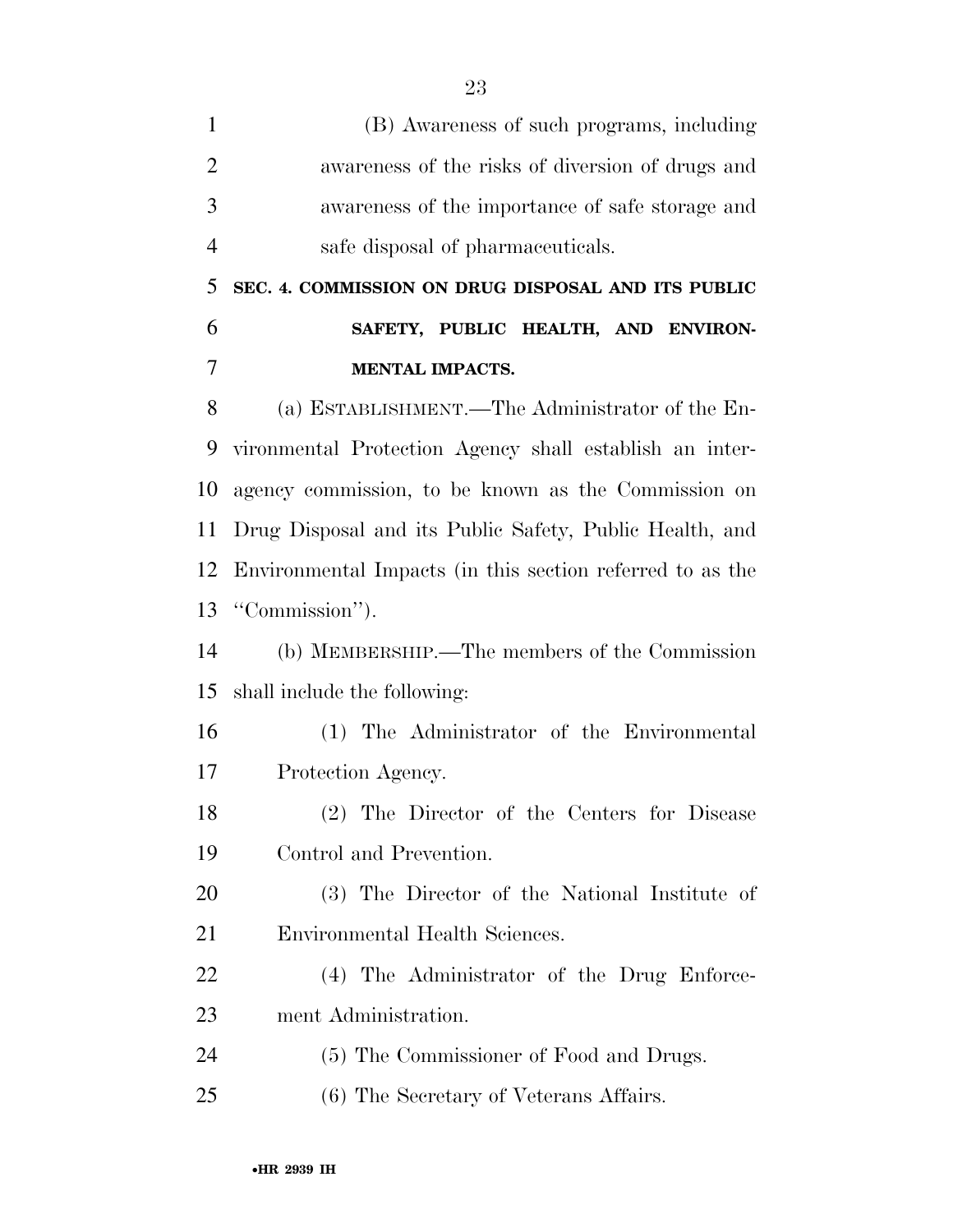| $\mathbf{1}$   | (7) The Administrator of the Centers for Medi-        |
|----------------|-------------------------------------------------------|
| $\overline{2}$ | care & Medicaid Services.                             |
| 3              | (8) The Director of National Drug Control Pol-        |
| $\overline{4}$ | icy.                                                  |
| 5              | (9) Any other Federal official with relevant ex-      |
| 6              | pertise appointed or invited to serve on the Commis-  |
| 7              | sion by the Administrator of the Environmental Pro-   |
| 8              | tection Agency.                                       |
| 9              | (10) Such individuals with expertise in public        |
| 10             | health, public safety, or the environment as may be   |
| 11             | appointed to serve on the Commission by the Admin-    |
| 12             | istrator of the Environmental Protection Agency.      |
| 13             | (11) Such State and local officials and other         |
| 14             | stakeholders as may be invited to serve on the Com-   |
| 15             | mission by the Administrator of the Environmental     |
| 16             | Protection Agency.                                    |
| 17             | (c) DUTIES.—The Commission shall—                     |
| 18             | (1) provide a forum for academic, govern-             |
| 19             | mental, and other experts, as appropriate, to develop |
| 20             | a strategy to-                                        |
| 21             | (A) prevent the entry of drugs into the Na-           |
| 22             | tion's water supply and environment consistent        |
| 23             | with current public safety standards; and             |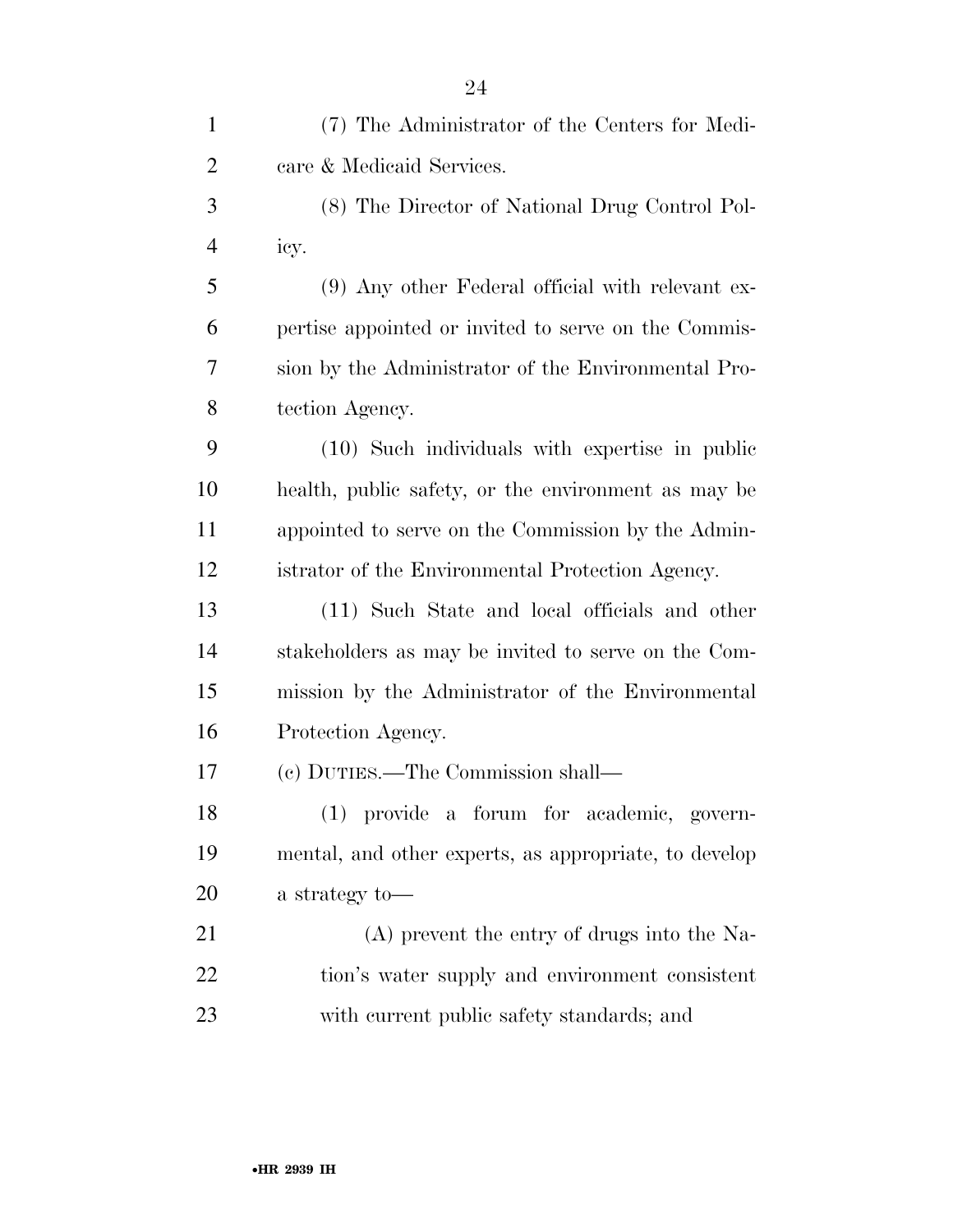| $\mathbf{1}$   | (B) protect public health and promote pub-          |
|----------------|-----------------------------------------------------|
| $\overline{2}$ | lic safety by reducing diversion and the risk of    |
| 3              | abuse and accidental overdose; and                  |
| $\overline{4}$ | $(2)$ not later than 2 years after the date of the  |
| 5              | enactment of this Act, and annually thereafter, de- |
| 6              | velop and submit to the Congress such a strategy.   |
| 7              | $(d)$ STRATEGY.—                                    |
| 8              | (1) CONTENTS.—The strategy required by sub-         |
| 9              | section (c) shall—                                  |
| 10             | (A) assess risk hazards and strategies for          |
| 11             | reducing the risks associated with misuse of        |
| 12             | prescription drugs, including diversion, over-      |
| 13             | dose, and accidental poisoning;                     |
| 14             | (B) address all sources of contamination,           |
| 15             | including development, manufacturing, disposal,     |
| 16             | and metabolic processing;                           |
| 17             | (C) include recommendations on minimum              |
| 18             | environmental standards for disposing of drugs      |
| 19             | by incineration and any other means deter-          |
| 20             | mined appropriate by the Administrator of the       |
| 21             | Environmental Protection Agency; and                |
| 22             | (D) be designed to inform the regulations           |
| 23             | and guidance of the Environmental Protection        |
| 24             | Agency.                                             |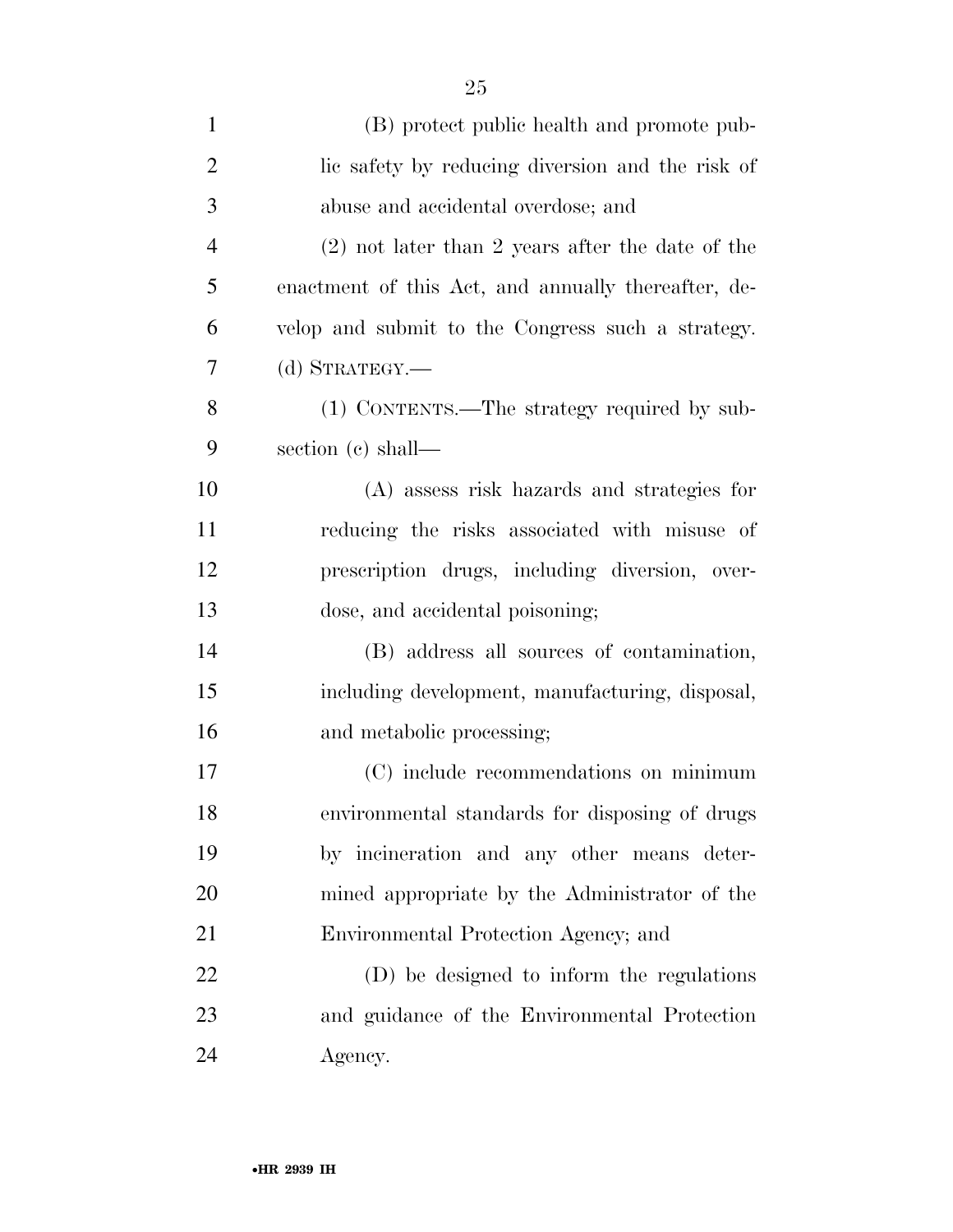(2) CONSIDERATION.—In preparing the strat- egy required by subsection (c), the Commission shall take into consideration the analysis and rec-ommendations in the report under section 5.

 (e) TERMINATION.—The Commission shall terminate on the date that is 5 years after the date of the enactment of this Act.

## **SEC. 5. REPORT ON DRUG BYPRODUCTS IN THE NATION'S WATER SUPPLY.**

 (a) IN GENERAL.—Not later than 1 year after the date of the enactment of this Act, the Comptroller General of the United States shall submit a report to the Congress on drugs and drug byproducts in surface and ground water in the United States.

 (b) CONTENTS.—At a minimum, the report under subsection (a) shall include—

(1) an analysis of—

 (A) the quantity and distribution of drugs and drug byproducts in surface and ground water in the United States;

 (B) the risks for humans and the environ- ment associated with the presence of drugs and drug byproducts in such water; and